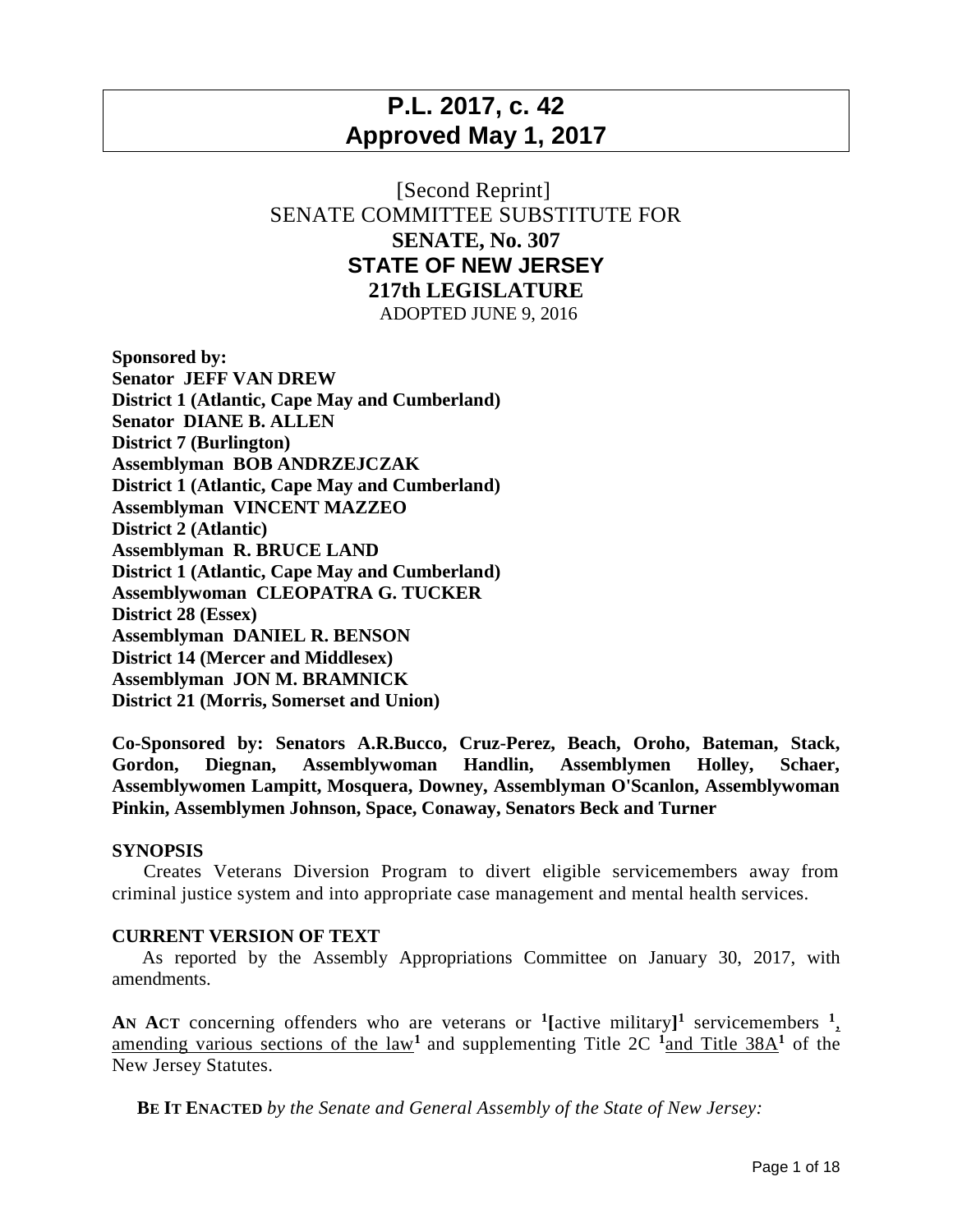1.  $\frac{1}{2}(\text{New section})^1$  As used in this act, P.L., c. (C.) (pending before the Legislature as this bill):

 a. "Servicemember" means any veteran or **<sup>1</sup> [**active duty**] 1 1 [**servicemember, including a member of the National Guard and Reserve components,**]** enlisted person or officer of the United States Armed Forces, or a reserve component thereof, or the organized militia of the State of New Jersey pursuant to N.J.S.38A:1-3<sup>1</sup> <sup>2</sup> [who has served on active military duty in any combat theater or area of hostility**] 2** .

 b. "Eligible offense" means a non-violent petty disorderly persons offense, disorderly persons offense, or crime of the <sup>1</sup>third or<sup>1</sup> fourth degree.

 c. "Eligible servicemember" means a servicemember who allegedly committed an eligible offense and who has a prior diagnosis of **<sup>2</sup> [**service-related**] <sup>2</sup>** mental illness or for whom a law enforcement officer or prosecutor has a reasonable **<sup>1</sup> [**certainty of**]** belief that the person has**<sup>1</sup>** a mental illness based on behaviors **<sup>1</sup>**and symptoms**<sup>1</sup>** exhibited during the commission of the offense or while in custody, or based on information provided by family members or associates during the investigation of the offense.

d. "Veterans <sup>1</sup>[Assistance] Diversion Resource<sup>1</sup> <sup>2</sup>[Center] entity<sup>2</sup>" means a <sup>2</sup>[single]<sup>2</sup> point of access <sup>1 2</sup>[and] or<sup>2</sup> referral<sup>1</sup> to <sup>1</sup>case management and<sup>1</sup> mental health services <sup>1</sup>[for] <sup>2</sup>that are<sup>2</sup> currently available from federal, State and local government agencies to eligible<sup>1</sup> servicemembers <sup>2</sup><sup>[1</sup>, which is<sup>1</sup> coordinated by the<sup>[1]</sup> . The<sup>2</sup> New Jersey Department of Military and Veterans' Affairs **<sup>2</sup>** shall,**<sup>2</sup>** pursuant to section 2 of **<sup>1</sup> [**this act**]** P.L. , c. (C. ) (pending before the Legislature as this bill)**<sup>1</sup> <sup>2</sup>** , prepare and disseminate a directory of New Jersey Veteran's Diversion Resource entities to facilitate the diversion of eligible servicemembers from the criminal justice system. The department shall not be responsible for funding, developing or delivering case management or mental health services to eligible servicemembers under P.L., c.  $(C.$  (pending before the Legislature as this bill)<sup>2</sup>.

 e. "Mentor" means a volunteer former servicemember **<sup>1</sup> [**assigned through**]** recruited by**<sup>1</sup>** the New Jersey Department of Military and Veterans' Affairs pursuant to  $\frac{1}{1}$  subsection (bb) of  $1$ N.J.S.38A:3-6 to assist an eligible servicemember **<sup>1</sup>**who is a veteran**<sup>1</sup>** in accessing assistance to resolve the underlying problems that led or contributed to the eligible servicemember's involvement with the criminal justice system.

 f. "Mental illness" means **<sup>2</sup> [**an**]** a mental disorder classified within the current version of the**<sup>2</sup>** American Psychiatric Association Diagnostic and Statistical Manual **<sup>2</sup>**of Mental Disorders<sup>2</sup> (DSM) <sup>2</sup>[Axis I disorder resulting in significant functional impairment or disruption or both in major activities of daily living**] 2** , including **<sup>2</sup>** , but not limited to,**<sup>2</sup>** <sup>1</sup>anxiety disorders, cognitive disorders, adjustment disorders,<sup>1</sup> schizophrenia and other psychotic disorders, bipolar disorder, depression, and **<sup>1</sup> [**post traumatic**]** post-traumatic**<sup>1</sup>** stress disorder (PTSD). **<sup>1</sup> [**Mental illness shall include addiction to alcohol or controlled dangerous substances.**] 1**

**<sup>1</sup>**g. "Veteran" means any enlisted person or officer who was discharged or otherwise released from active service in the United States Armed Forces, or any reserve component thereof, or the organized militia of New Jersey under conditions other than dishonorable, or as otherwise provided in subsection p. of section 6 of P.L.1954, c.84 (C.43:15A-6).**<sup>1</sup>**

 2.  $1(New section)^1$  a. There is hereby established a Statewide Veterans Diversion Program that shall have the purpose of diverting eligible servicemembers away from the criminal justice system and into appropriate case management and **<sup>1</sup> [**treatment**]** mental health  $\frac{\text{series}}{1}$  as early as possible following an <sup>1</sup> [exchange involving] interaction with<sup>1</sup> law enforcement <sup>1</sup>where the servicemember is alleged to have committed an eligible offense<sup>1</sup>.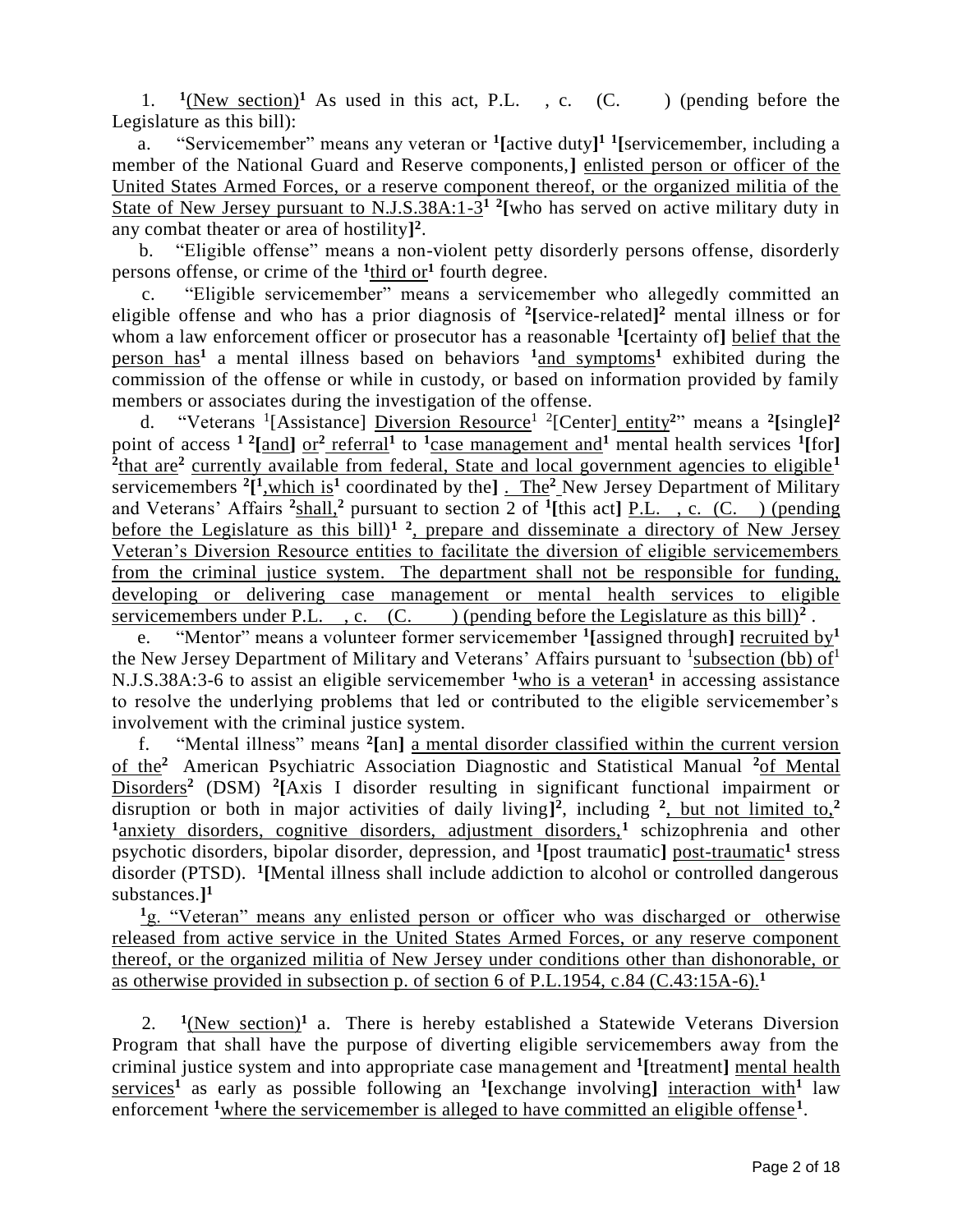b. The New Jersey Department of Military and Veterans' Affairs shall collaborate with the United States Department of Veterans Affairs, the United States Veterans Health Administration, United States Vet Centers, <sup>2</sup>the New Jersey Department of Human Services<sup>2</sup> and other **<sup>1</sup>** federal,**<sup>1</sup>** State **[**and federal veteran service entities**]** , and local government agencies <sup>2</sup>[that serve veterans<sup>1</sup>]<sup>2</sup> to <sup>1</sup>[develop] <sup>2</sup>[coordinate<sup>1</sup> a]<sup>2</sup> <sup>1</sup>[single point of entry] <sup>2</sup> prepare a directory of <sup>2</sup> Veterans Diversion Resource <sup>2</sup> [Center<sup>1</sup> in each county]<sup>2</sup> <sup>1</sup> [for] <sup>2</sup> entities within New Jersey.<sup>2</sup> <sup>2</sup> [The **]**Each<sup>2</sup> Veterans Diversion Resource <sup>2</sup> [Center] entity<sup>2</sup> shall serve as <sup>2</sup>[the single]  $a^2$  point of entry <sup>2</sup>[in each county]<sup>2</sup> to facilitate the<sup>1</sup> <sup>2</sup>law enforcement<sup>2</sup> diversion or referral of eligible servicemembers <sup>1</sup>who are veterans<sup>1</sup> into <sup>1</sup>/<sub>existing case management and mental health services offered by<sup>1</sup> the United States</sub> Department of <sup>1</sup>[Veterans'] Veterans<sup>1</sup> Affairs <sup>1</sup>[health care system] <sup>1</sup>, the <sup>2</sup>[New Jersey Department of Military and Veterans' Affairs**]** New Jersey Department of Human Services**<sup>2</sup>** , or other appropriate case management and mental health services that are available to veterans**<sup>1</sup> <sup>2</sup>**or persons with mental illness**<sup>2</sup>** . **1 [**The department shall also develop a single point of entry for active duty servicemembers through collaboration with the United States Armed Services health care system.<sup>1</sup><sup>2</sup>[The]  $\underline{A}^2$  <sup>1</sup>[single point of entry] <u>Veterans Diversion</u> Resource <sup>2</sup>[Center] entity<sup>2</sup>, or an agency to which an eligible servicemember is referred to by the <sup>2</sup>[Center,<sup>1</sup>] Veterans Diversion entity,<sup>2</sup> shall <sup>1</sup>[provide] be capable of providing<sup>1</sup> screening, counseling, treatment and case management for mental health issues and other cooccurring health disorders to eligible servicemembers **<sup>1</sup>**who are veterans**<sup>1</sup>** , or **<sup>1</sup> [**shall refer servicemembers to the appropriate] coordinating such<sup>1</sup> services <sup>1</sup>through the appropriate federal, State, and local government agencies that offer assistance to veterans **<sup>1</sup>** . **1 [**The point of entry shall also receive immediate referrals and provide relevant law enforcement, probation, or parole entities with status reports of the eligible servicemembers, when the servicemember consents, as a condition of diversion or referral**]** To the extent feasible, a Veterans Diversion Resource <sup>2</sup>[Center]entity<sup>2</sup>, or an agency to which an eligible servicemember is referred to by the <sup>2</sup>[Center] entity<sup>2</sup>, shall be capable of accepting emergent referrals of eligible servicemembers who are veterans and are being diverted from the criminal justice system. A Veterans Diversion Resource <sup>2</sup>[Center] entity<sup>2</sup>, or an agency to which a eligible servicemember is referred to by the <sup>2</sup>[Center] Veterans Diversion Resource entity<sup>2</sup>, that accepts the referral of an eligible servicemember who is a veteran shall be capable of providing law enforcement officials with periodic status reports regarding the participation and recovery progress of an eligible servicemember, when the servicemember consents to the release of such information, as a condition of diversion from prosecution. The department shall also **<sup>2</sup> [**collaborate with the United States Department of Defense Military Health System to coordinate a similar single point of entry to case management and mental health services to support**]** prepare a similar resource directory to facilitate**<sup>2</sup>** the **<sup>2</sup>** law enforcement**<sup>2</sup>** diversion and referral of non-veteran eligible servicemembers**1 2**from the criminal justice system**<sup>2</sup>** . The department shall **<sup>1</sup> [**advise**]** provide**<sup>1</sup>** the Attorney General **<sup>1</sup> [**and**]**, **1** the Administrative Director of the Courts **<sup>1</sup> [**of the location of diversion and referral resources in each county**]** , the Commissioner of the Department of Corrections, and the Chairman of the State Parole Board with a directory of <sup>2</sup>[the]<sup>2</sup> Veterans Diversion Resource <sup>2</sup>[Centers] entities<sup>2</sup> available within the State <sup>2</sup>[and]  $\sigma r^2$  shall publish the directory on its departmental Internet web site<sup>1</sup>.

 3. **1** (New section)**<sup>1</sup>**a. When a person is taken into custody for an eligible offense **<sup>1</sup> [**who exhibits behavior or conduct that may be related to a mental illness<sup> $]$ 1</sup>, the responding law enforcement officer shall inquire as to whether the person is a servicemember **<sup>1</sup>**or has ever served in the military services of the United States**<sup>1</sup>** . If the **<sup>1</sup>** law enforcement officer determines that the**<sup>1</sup>** person **[**indicates that he or she**] 1** is a servicemember **1**and exhibits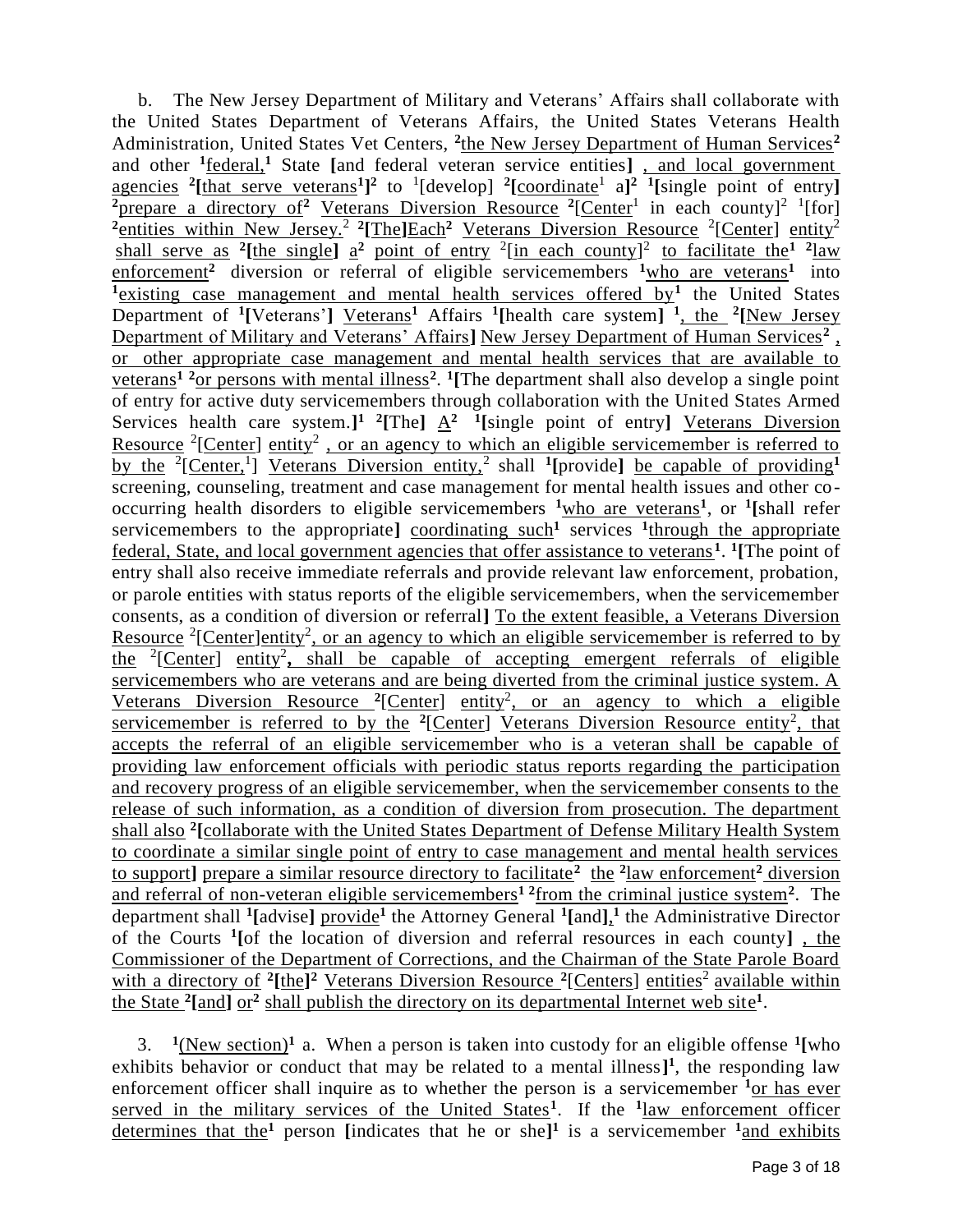behavior or symptoms that may be related to a mental illness<sup>1</sup>, the law enforcement officer may proceed in accordance with **<sup>1</sup> [**this act,**] 1** (pending before the Legislature as this bill), but with a preference for diversion of **<sup>1</sup> [**the person to mental health services and avoidance of the filing of a criminal complaint or criminal court proceedings**]** an eligible servicemember to a Veterans Diversion Resource <sup>2</sup>[Center] entity<sup>2</sup> or other community-based mental health services in lieu of filing a criminal complaint**<sup>1</sup>** . If the **1 [**matter does not qualify for diversion**]** alleged offense is not an eligible offense**<sup>1</sup>** or the **1 [**person**]**servicemember**<sup>1</sup>** is resistant to diversion, the officer may file a **<sup>1</sup> [**quasi-criminal or**] 1** criminal complaint **<sup>1</sup> [**, but**]** . Regardless of whether an offense qualifies for diversion under  $P.L.$ , c.  $(C.$  ) (pending before the Legislature as this bill), the officer shall **<sup>1</sup> [**note the servicemember's status**]** inquire whether the person is a servicemember and indicate if the person claims to be a servicemember**<sup>1</sup>** on the complaint-summons or complaint-warrant **<sup>1</sup>**at the time it is prepared**<sup>1</sup>** .

 b. Law enforcement officers may divert an eligible servicemember who **<sup>1</sup> [**is believed**]** appears**<sup>1</sup>** to have a mental illness **<sup>1</sup> [**into health care services through a Veterans Assistance Center] to a Veterans Diversion Resource <sup>2</sup>[Center] entity<sup>2</sup> or other community-based mental health services**<sup>1</sup>** in lieu of filing a criminal **<sup>1</sup> [**or quasi-criminal**] <sup>1</sup>** complaint against the servicemember. A law enforcement officer shall not divert an eligible servicemember **<sup>1</sup> [**if the**]** prior to the filing of a criminal complaint if the crime or**<sup>1</sup>** offense involves restitution <sup>1</sup>[or if] <u>for damages, if the crime or offense involves violence or the threat of violence, if the</u> crime or offense involves the violation of any restraining order or protective order involving another person, or where<sup>1</sup> a victim of the offense objects to the diversion. <sup>1</sup>For the purposes of this paragraph, a crime or offense involves violence or the threat of violence if the victim sustains a bodily injury as defined in subsection a. of N.J.S.2C:11-1, or the actor is armed with and uses a deadly weapon or threatens by word or gesture to use a deadly weapon as defined in subsection c. of N.J.S.2C:11-1, or threatens to inflict a bodily injury.<sup>1</sup> If an eligible servicemember is not diverted, the officer may proceed with the filing of a complaint-summons or complaint-warrant pursuant to law, the Rules of Court, and the directives of the Attorney General. The form of complaint shall clearly indicate the person's status as a servicemember to facilitate future efforts to divert eligible servicemembers from <sup>1</sup>[the criminal justice system] prosecution into case management and mental health services or the assignment of the servicemember to appropriate post-adjudication supervisory and therapeutic services, where needed to support the servicemember's recovery.

 c. If a law enforcement officer diverts an eligible servicemember to a Veterans Diversion Resource <sup>2</sup>[Center] entity<sup>2</sup> or other mental health service provider without filing a criminal complaint, the law enforcement officer may subsequently file the complaint, subject to the time limitations of N.J.S.2C:1-6, if the servicemember fails to cooperate with the service provider or has subsequent interactions with law enforcement**<sup>1</sup>** .

<sup>1</sup>[c.]<sup>d.</sup><sup>1</sup> Prior to the commencement of court proceedings <sup>1</sup><sup>to</sup> adjudicate a crime or offense**<sup>1</sup>** , the court shall notify all defendants present in the courtroom of the eligibility for prosecutorial diversion for eligible servicemembers pursuant to <sup>1</sup>[this act] P.L., c.  $(C.$  (pending before the Legislature as this bill)<sup>1</sup>.

4. <sup>1</sup>(New section)<sup>1</sup> a. At any time after the filing of a <sup>1</sup>[quasi-criminal or]<sup>1</sup> criminal complaint, but prior to the disposition of such complaint, **<sup>1</sup> [**a prosecutor, at the request of**]** an eligible servicemember, the public defender assigned to the eligible servicemember,  $1_{\text{OT}}^1$  the servicemember's own legal counsel**<sup>1</sup> [**, or the prosecutor's own discretion,**]** may make an application to the prosecutor to participate in the Veterans Diversion Program. The prosecutor**<sup>1</sup>** may **<sup>1</sup> [**move before the court to postpone proceedings while an eligible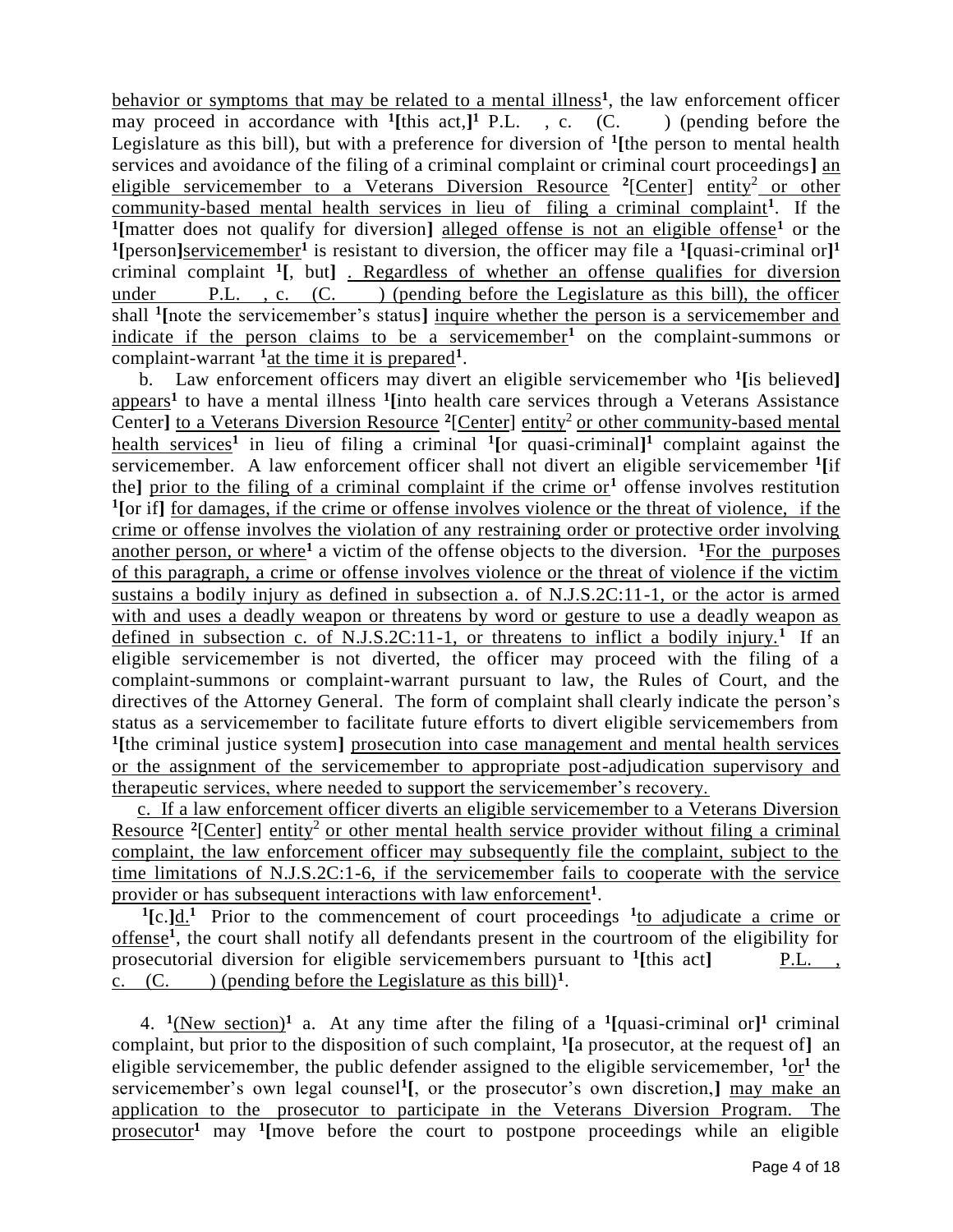servicemember participates in mental health intervention services**]** approve or conditionally approve an eligible servicemember's admission into the Veterans Diversion Program. An eligible servicemember may be conditionally approved for admission into the program pending verification of the person's veteran or servicemember status, review of the person's criminal history, and consideration of the findings of a clinical assessment of the person's mental health. Once admitted to the program, the prosecutor may move before the court to postpone proceedings while an eligible servicemember obtains a mental health assessment or participates in case management and mental health services. The court may grant the postponement of proceedings and release the servicemember on the persons' own recognizance subject to compliance with the conditions specified in the prosecutor's diversion agreement. If the prosecutor's review of the person's records and the clinical assessment reveals that the person does not qualify for the program or if the servicemember does not comply with the requirements of the diversion agreement, the prosecutor may notify the court that the State is prepared to proceed with the prosecution of the offense and the court shall schedule court proceedings as appropriate**<sup>1</sup>** .

 $h_{\perp}$ <sup>1</sup>[The] (1) Except as provided in paragraph (2) of this subsection, the<sup>1</sup> prosecutor shall have the **<sup>1</sup>** sole**<sup>1</sup>** discretion to determine if an eligible **<sup>1</sup> [**offense**]** servicemember**<sup>1</sup>** qualifies for <sup>1</sup>[diversion based on] and is admitted to the Veterans Diversion Program pursuant P.L., c.  $(C.$  (pending before the Legislature as this bill) after consideration of<sup>1</sup> the nature of the eligible offense, the **<sup>1</sup> [**apparent**]** causative**<sup>1</sup>** relationship between the **<sup>1</sup>**person's**<sup>1</sup>** diagnosed or apparent mental illness and the commission of the offense, **<sup>1</sup>** the amenability of the servicemember to participation in the services of the program,<sup>1</sup> the availability of  $\frac{1}{\text{case}}$ management and**<sup>1</sup>** mental health **<sup>1</sup> [**intervention**] 1** services, the desires of any victim, **<sup>1</sup> [**and an eligible servicemember's**]**the person's**<sup>1</sup>** history of prior convictions **<sup>1</sup> [**. The prosecutor shall consult with all victims of the eligible offense prior to considering an eligible servicemembers' diversion**]**, and the probability that diversion will promote the servicemember's recovery, prevent future criminal behavior, and protect public safety. **<sup>2</sup>**A prosecutor may also consider and approve other diversion alternatives for servicemembers in lieu of the Veterans Diversion Program pursuant to P.L., c. (C.) (pending before the Legislature as this bill).**<sup>2</sup>**

 (2) No eligible servicemember shall be admitted to the Veterans Diversion Program if the person has criminal charges pending for a crime of the second degree or higher, if the crime or offense involved violence or the threat of violence, or if the person was previously convicted of a violent crime enumerated in subsection d. of section 2 of P.L.1997, c.117 (C.2C:43-7.2). There shall be a presumption against admission into the Veterans Diversion Program, subject to the discretion of the prosecutor after consulting with any victim, for a servicemember charged with any crime or offense involving domestic violence, as defined in subsection a. of section 3 of P.L.1991, c.261 (C.2C:25-19) if the defendant committed the crime or offense while subject to a temporary or permanent restraining order issued pursuant to the provisions of the "Prevention of Domestic Violence Act of 1991," P.L.1991, c.261 (C.2C:25-17 et al.). For purposes of this paragraph, a crime or offense involves violence or the threat of violence if the victim sustains a bodily injury as defined in subsection a. of N.J.S.2C:11-1, or the actor is armed with and uses a deadly weapon or threatens by word or gesture to use a deadly weapon as defined in subsection c. of N.J.S.2C:11-1, or threatens to inflict a bodily injury.

 (3) The prosecutor shall consult with victims of an eligible offense prior to approving an eligible servicemember's admission into the Veterans Diversion Program. Nothing in this subsection shall be construed to alter or limit the authority or discretion of the prosecutor to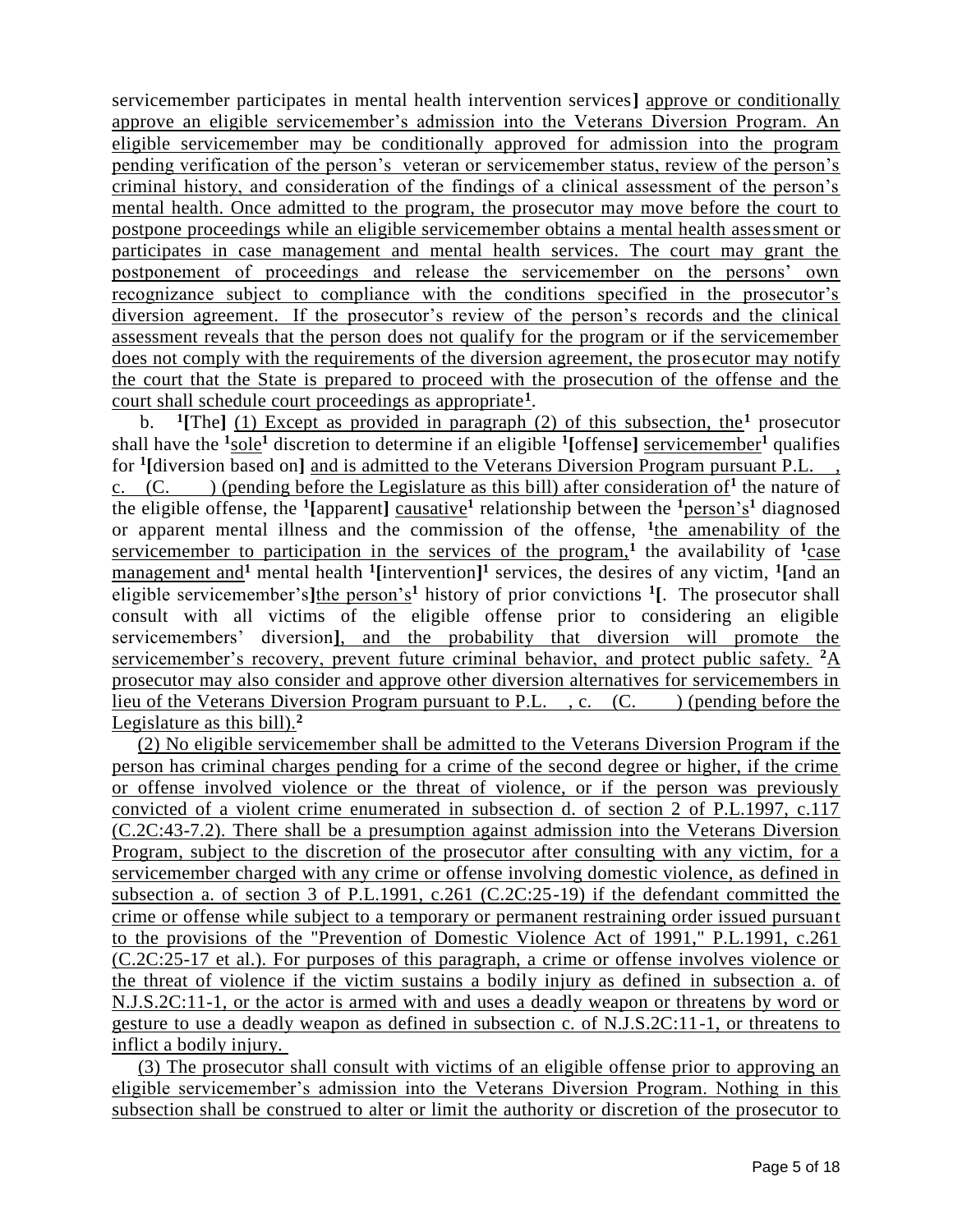admit an eligible servicemember into the Veterans Diversion Program which the prosecutor deems appropriate.**<sup>1</sup>**

 c. The prosecutor's **<sup>1</sup> [**authorization**]** approval**<sup>1</sup>** of **<sup>1</sup> [**diversion**]** an application for admission into the Veterans Diversion Program**<sup>1</sup>** pursuant to this section shall not be conditioned on an admission or plea of guilt by an eligible servicemember.

 d. To qualify for prosecutorial diversion under this section, an eligible servicemember <sup>1</sup>[is required to]  $\frac{\text{shall}^1}{\text{shall}^1}$  agree in writing <sup>1</sup> to the following terms, where relevant to the eligible offense**<sup>1</sup>** :

(1) Participate in  $\frac{1}{2}$  case management and mental health  $\frac{1}{2}$  [intervention] services initiated through the Veterans <sup>1</sup>[Assistance Center] Diversion Resource <sup>2</sup>[Center] entity<sup>2</sup> or other similar services<sup>1</sup> and <sup>1</sup>[comply] to cooperate<sup>1</sup> with any recommended course of treatment<sup>1</sup>, including the use of medications as prescribed and participation in counseling**<sup>1</sup>** ;

(2) Authorize<sup>1</sup>, periodically,<sup>1</sup> the <sup>1</sup>case management or<sup>1</sup> mental health <sup>1</sup>service<sup>1</sup> provider to release **<sup>1</sup> [**status reports regarding the servicemember's participation in mental health intervention services**] 1** to the prosecutor **<sup>1</sup>**periodic status reports regarding the servicemember's participation, cooperation, and recovery progress with case management and mental health services**<sup>1</sup>** ;

 (3) Cooperate with **<sup>1</sup> [**federal and State veterans' services to procure housing and employment when needed**]** case management service providers to procure housing, education, and employment services, where appropriate**<sup>1</sup>** ;

(4) Pay restitution for damages that have resulted from the offense;

 (5) Refrain from the use of alcohol or **<sup>1</sup>** illegal**<sup>1</sup>**drugs or frequent any place where alcohol or **<sup>1</sup>** illegal**<sup>1</sup>**drugs are sold and used;

(6) Refrain from the possession or use of firearms  $\frac{1}{x}$  other weapons<sup>1</sup>;

(7) Refrain from further criminal activity;

(8) Refrain from any contact with a victim of the offense;

 (9) Cooperate with a mentor **<sup>1</sup> [**assigned through the Department of Military and Veterans' Affairs; and**]** , where assigned, and the United States Department of Veterans Affairs Justice Outreach Specialist;**<sup>1</sup>**

 (10)**<sup>1</sup>**Suspend the tolling of time for the purposes of the serevicemember's right to a speedy trial while the servicemember is participating in the program;

 (11) Advise the prosecutor of any change in the servicemember's residential address or any change in the provider of case management and mental health services; and

 $(12)^1$  Any other terms and conditions related to the servicemember's recovery and public safety deemed appropriate by the prosecutor.

 e. The prosecutor shall determine the duration of the **<sup>1</sup> [**diversion based on status reports of participation and progress from the mental health intervention service provider, except that the diversion period shall not exceed two years from the date of the agreement**]** servicemember's participation in the Veterans Diversion Program, except that the servicemember's participation in the program shall not exceed two years from the date of the diversion agreement. The term of the servicemember's participation shall be based on the initial clinical evaluation and recommendations, status reports of the servicemember's participation, and progress reports from the case management and mental health service providers, and, where assigned, the servicemember's mentor**<sup>1</sup>** .

 f. The servicemember shall be responsible for coordinating with the **<sup>1</sup>**Veterans Diversion Resource <sup>2</sup>[Center] entity<sup>2</sup> or other case management and<sup>1</sup> mental health service provider to ensure that the prosecutor receives periodic reports on the servicemember's participation **<sup>1</sup> [**and recovery progress**]** , cooperation and recovery progress. The servicemember shall contact the Veterans Diversion Resource <sup>2</sup>[Center] entity<sup>2</sup> or other case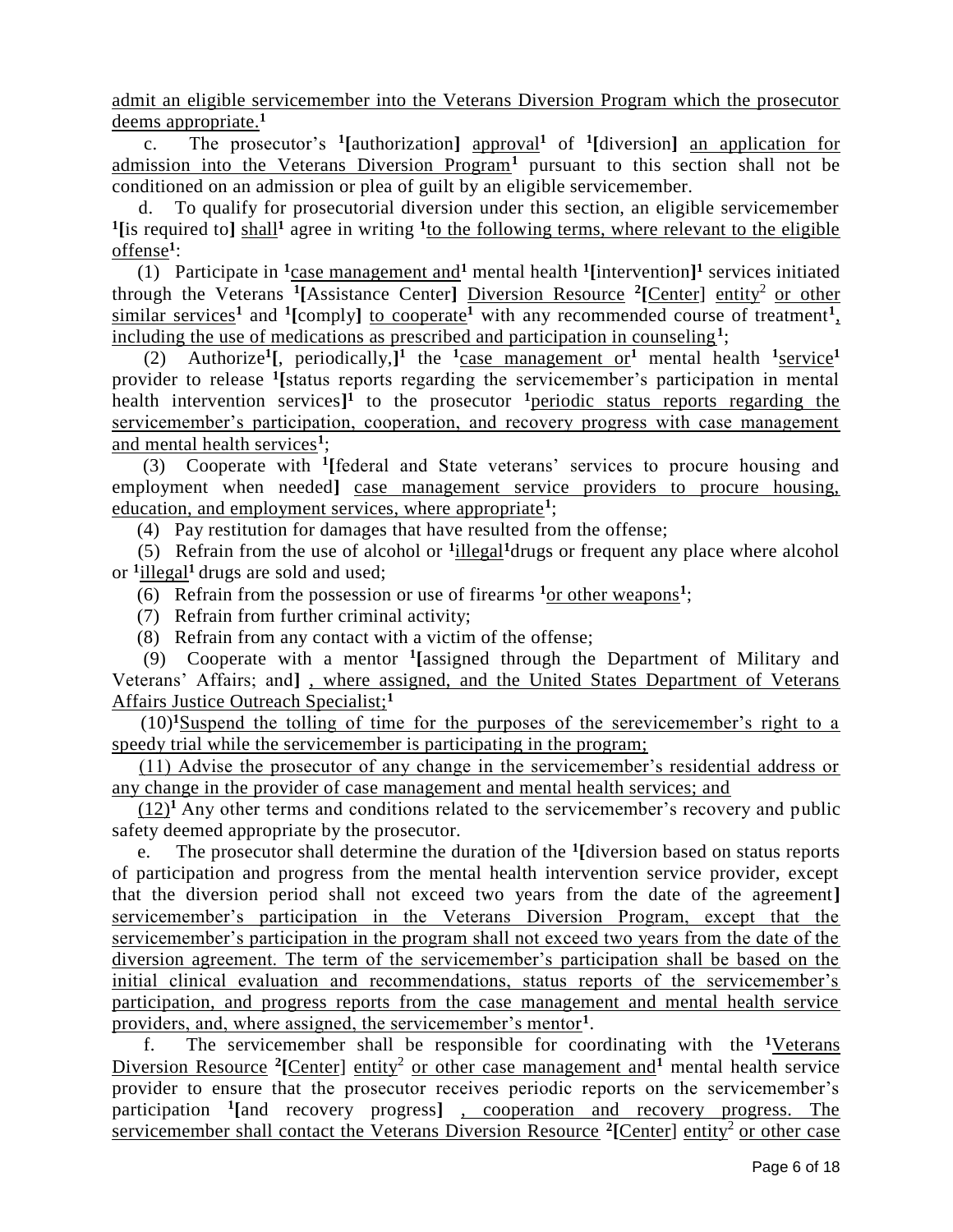management and mental health service provider within seven days of the date of the diversion agreement<sup>1</sup>.

 g. The court shall **<sup>1</sup> [**schedule a status hearing within six months from the date on when the court approved the prosecutor's request for a postponement of the proceedings to review the prosecutor's request for delayed prosecution of the offense**]** review the status of the deferred prosecution of the servicemember no later than six months from the date on which the court approved the prosecutor's initial request for a postponement of the proceedings, and, thereafter, every six months from the most recent review, to consider, based on information provided by the prosecutor, whether the postponement of court proceedings as requested by the prosecutor should continue**<sup>1</sup>** .

 h. **1 [**If, after a minimum of six months, the prosecutor is satisfied that the servicemember has complied with the terms and conditions of the agreement and based on clinical reports, continues to make progress with mental health interventions, the prosecutor may move for the dismissal of the quasi-criminal or criminal charge against the servicemember**]** To the extent that a sufficient number of mentors are available, the prosecutor or the case management provider on behalf of the prosecutor, shall assign a mentor to the eligible servicemember from the registry of mentors provided by the Department of Military and Veterans' Affairs, except that an insufficient number of mentors available for assignment shall not in itself prevent a prosecutor from diverting an eligible servicemember pursuant to P.L. , c.  $(C.$  ) (pending before the Legislature as this bill).

 i. The prosecutor shall notify the United States Department of Veterans Affairs Justice Outreach Specialist assigned to represent New Jersey when an eligible servicemember who is a veteran has been admitted into the Veterans Diversion Program to facilitate outreach to the servicemember.

 j. If, after a minimum of six months from the date of the diversion agreement, the prosecutor is satisfied that the servicemember has complied with the terms and conditions of the diversion agreement, has not been the subject of any subsequent criminal charges, and, based on clinical reports, continues to make progress with case management services and mental health recovery, the prosecutor may move before the court for the dismissal of the criminal charge pending against the servicemember and terminate the servicemember's participation in the Veterans Diversion Program. Alternatively, the prosecutor may require that the servicemember continue participation in the program until sufficient evidence of progress toward recovery is available, except that continued participation shall not exceed the two-year time limit as provided in subsection e. of this section**<sup>1</sup>** .

 $\frac{1}{\text{Li}}$ , If, at any time, the prosecutor finds that the servicemember has failed to comply with any term or condition of the diversion agreement, the prosecutor **<sup>1</sup> [**shall**]** may**<sup>1</sup>** notify the court that the State is prepared to proceed with the prosecution of the offense**<sup>1</sup>**and the court shall schedule court proceedings as appropriate**<sup>1</sup>** .

 $\frac{1}{\ln}$  No fee shall be assessed to a servicemember for participation in <sup>1</sup>[diversion] the Veterans Diversion Program**<sup>1</sup>** .

<sup>1</sup>[k. The decision to divert an eligible servicemember pursuant to this section one or more times shall rest within the discretion of the prosecutor. A dismissal of charges resulting from diversion pursuant to this section shall bar a servicemember's subsequent eligibility for other court diversion programs, including a program of supervisory treatment pursuant to N.J.S.2C:43-12, conditional discharge pursuant to N.J.S.2C:36A-1, or conditional dismissal pursuant to section 1 of P.L.2013, c. 158 (C.2C:43-13.1).

 l. The dismissal of charges pursuant to this section shall not be deemed a conviction for purposes of disqualifications or disabilities, if any, imposed by law upon conviction of a petty disorderly persons, disorderly persons offense, or a crime, but shall be reported to the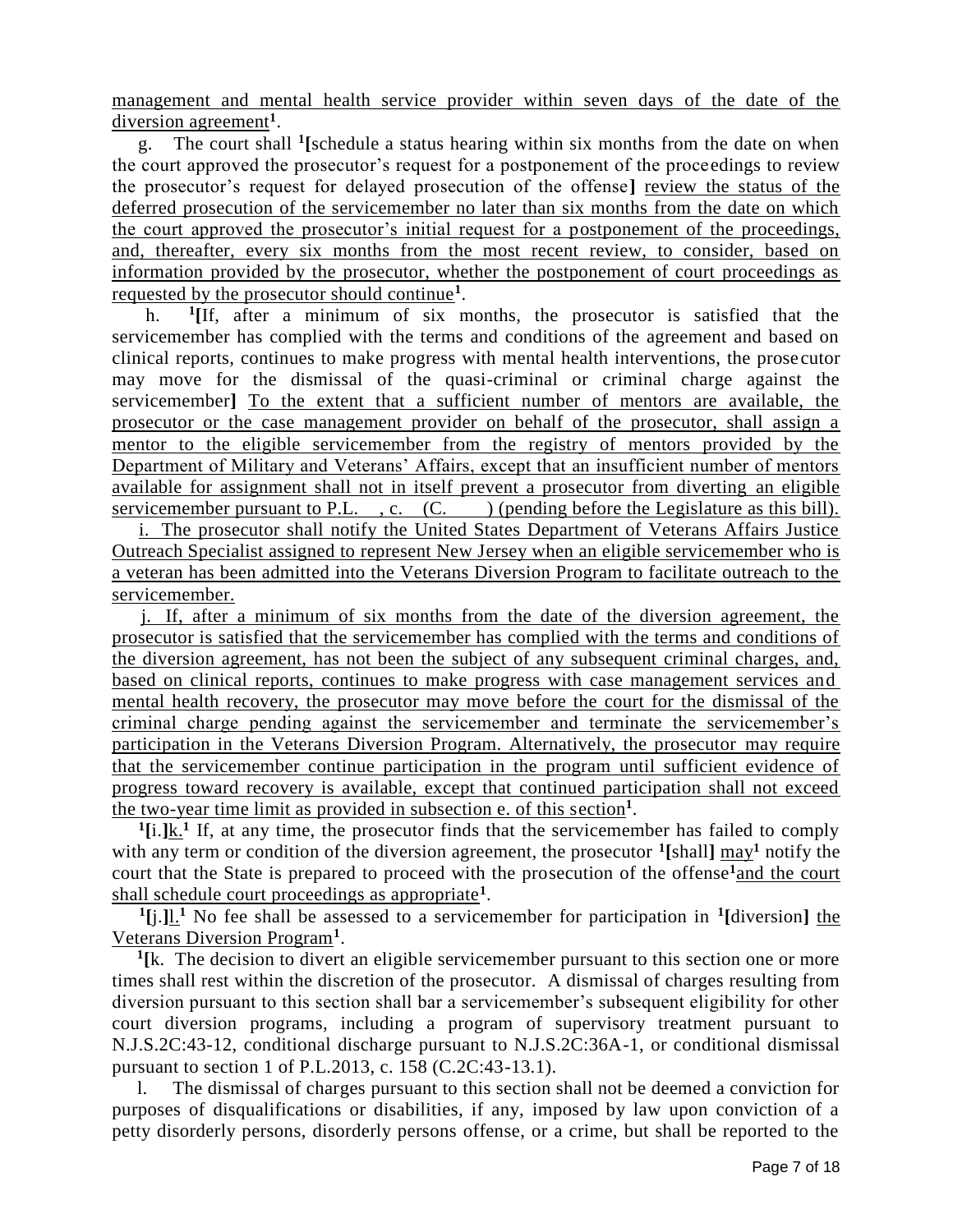State Bureau of Identification criminal history record information files for purposes of determining future eligibility or exclusion from other court diversion programs. A conditional dismissal granted pursuant to P.L.2013, c.158 (C.2C:43-13.1 et al.) shall not be deemed a conviction for the purpose of determining whether a second or subsequent offense has occurred under any law of this State**]**

 m. An eligible servicemember may be admitted to the Veterans Diversion Program one or more times at the discretion of the prosecutor, subject to the restrictions in this section, if such diversion promotes the servicemember's recovery, prevents the commission of future offenses, and protects the safety of the public. Nothing in P.L., c.  $(C.$  (pending before the Legislature as this bill) shall preclude an eligible servicemember from applying for admission to a criminal justice diversion program, including a program of supervisory treatment pursuant to N.J.S.2C:43-12, conditional discharge pursuant to N.J.S.2C:36A-1, or conditional dismissal pursuant to section 1 of P.L.2013, c. 158 (C.2C:43-13.1), as an alternative to the Veterans Diversion Program to the extent that the servicemember meets the eligibility criteria and qualifies for those programs. A dismissal of a criminal complaint resulting from successful participation in a Veterans Diversion Program pursuant to this section shall bar a servicemember's subsequent eligibility for a program of supervisory treatment pursuant to N.J.S.2C:43-12, conditional discharge pursuant to N.J.S.2C:36A-1, or conditional dismissal pursuant to section 1 of P.L.2013, c. 158 (C.2C:43-13.1); however an eligible servicemember may seek subsequent admission to the Veterans Diversion Program and may be admitted at the sole discretion of the prosecutor.

 n. The dismissal of charges based on a servicemember's successful participation in the Veterans Diversion Program pursuant to this section shall not be deemed:

 (1) a conviction for purposes of disqualifications or disabilities, if any, imposed by law upon conviction of a petty disorderly persons, disorderly persons offense, or a crime, but shall be reported to the State Bureau of Identification criminal history record information files for purposes of determining future eligibility or exclusion from other diversion programs; or

 (2) a conviction for the purpose of determining whether a second or subsequent offense has occurred under any law of this State**<sup>1</sup>** .

<sup>2</sup>5. (New section) Nothing in P.L., c. (C.) (pending before the Legislature as this bill) shall be construed to limit or constrain in any way the authority or discretion of a prosecutor to divert, prosecute or pursue any other disposition of a criminal matter involving a defendant who is a servicemember as defined within this P.L.  $\ldots$  (C. ) (pending before the Legislature as this bill). When considering the diversion a servicemember from the criminal justice system, a prosecutor may use the Veterans Diversion Program established pursuant to P.L.  $\cdot$ , c.  $(C.$  ) (pending before the Legislature as this bill), any other diversion mechanism authorized by law, or a county-based law enforcement diversion program after considering each program's restrictions, the relief available to the servicemember, and the safety of any victim and the public.**<sup>2</sup>**

<sup>2</sup>[5.]  $\underline{6.}^2$   $\phantom{0}^{1}$  (New section)<sup>1</sup> The Administrative <sup>1</sup>[Office] Director<sup>1</sup> of the Courts shall develop a **<sup>1</sup> [**special supervision track**]** differentiated mental health supervision case type**<sup>1</sup>** within the Probation Division of the Superior Court for eligible servicemembers who are sentenced to a term of probation supervision. To the extent  $\frac{1_{\text{that}} \text{ sufficient}}{1_{\text{it}}}$  resources are available, probation officers assigned to the <sup>1</sup>[special track] specialized caseload<sup>1</sup> shall be experienced in behavioral health and evidence-based therapeutic interventions specifically targeted to military culture and shall coordinate with **<sup>1</sup> [**volunteer**] <sup>1</sup>** mentors as well as federal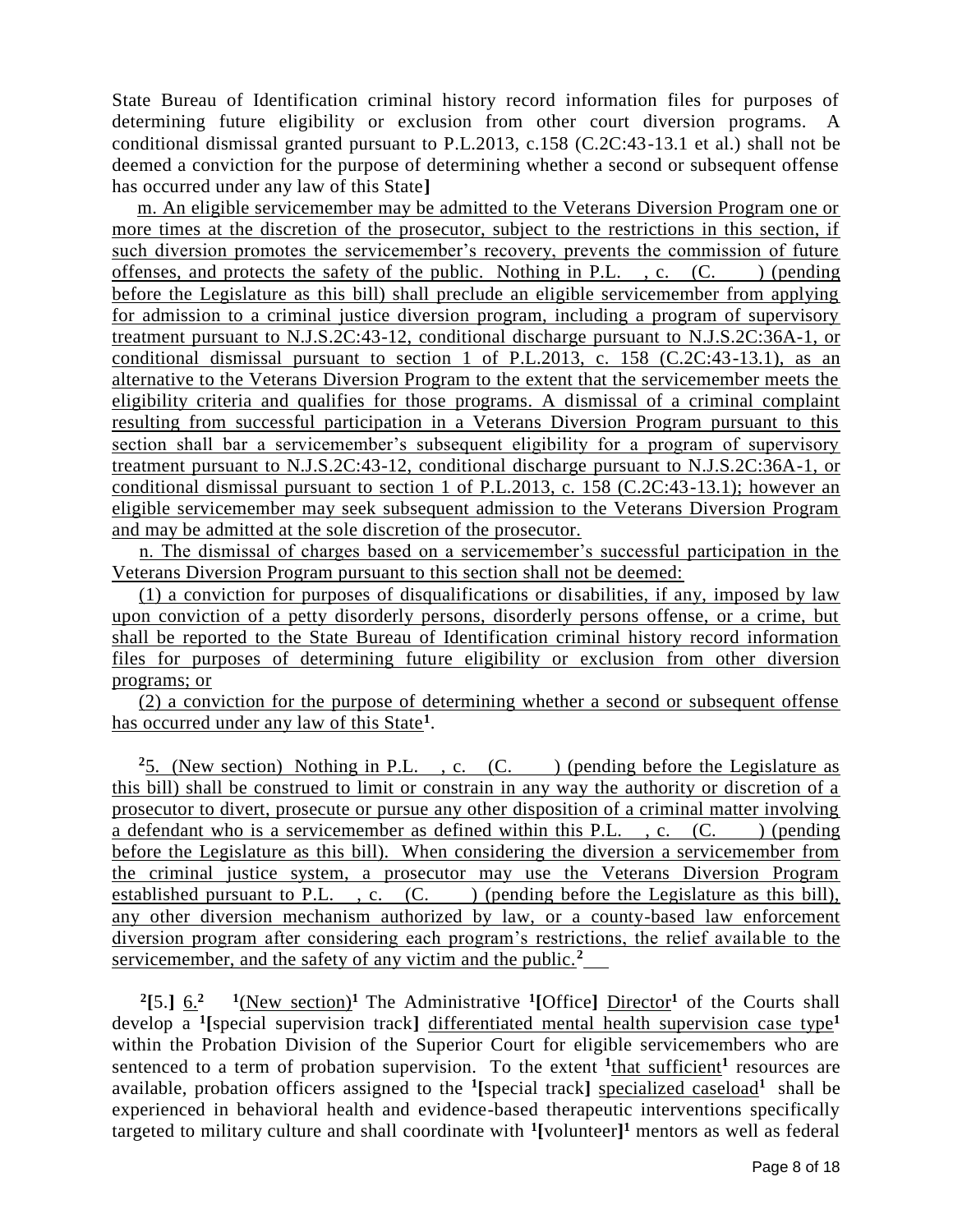and State **<sup>1</sup> [**veteran and active duty servicemember**]** case management and**<sup>1</sup>** health care providers **<sup>1</sup>**available to servicemembers**<sup>1</sup>** to promote **<sup>1</sup> [**the servicemember's**] 1** their recovery,**<sup>1</sup>** compliance with the terms of probation and re-integration into <sup>1</sup>the community, and adjustment to**<sup>1</sup>** civilian life. Eligible servicemembers who are sentenced to a term of probation <sup>1</sup>supervision<sup>1</sup> shall be screened and assigned to <sup>1</sup>[the specialized caseloads] <u>a</u> differentiated mental health supervision case type**<sup>1</sup>** pursuant to procedures developed by the Administrative <sup>1</sup>[Office] Director<sup>1</sup> of the Courts. <sup>1</sup>A servicemember who is assigned to a differentiated mental health supervision case type shall provide written authorization for any case management or mental health service provider to release to the Probation Division and the court periodic status reports regarding the servicemember's participation, cooperation, and recovery progress.**<sup>1</sup>**

 $2[$ <sup>1</sup> $6$ .]  $7.^2$  N.J.S.2C:52-6 is amended to read as follows:

2C:52-6. Arrests not resulting in conviction.

 a. When a person has been arrested or held to answer for a crime, disorderly persons offense, petty disorderly persons offense, or municipal ordinance violation under the laws of this State or of any governmental entity thereof and proceedings against the person were dismissed, the person was acquitted, or the person was discharged without a conviction or finding of guilt, the Superior Court shall, at the time of dismissal, acquittal, or discharge, or, in any case set forth in paragraph (1) of this subsection, upon receipt of an application from the person, order the expungement of all records and information relating to the arrest or charge.

 (1) If proceedings took place in municipal court, the municipal court shall provide the person, upon request, with appropriate documentation to transmit to the Superior Court to request expungement pursuant to procedures developed by the Administrative Office of the Courts. Upon receipt of the documentation, the Superior Court shall enter an ex parte order expunging all records and information relating to the person's arrest or charge.

 (2) The provisions of N.J.S.2C:52-7 through N.J.S.2C:52-14 shall not apply to an expungement pursuant to this subsection and no fee shall be charged to the person making such application.

 (3) An expungement under this subsection shall not be ordered where the dismissal, acquittal, or discharge resulted from a plea bargaining agreement involving the conviction of other charges. This bar, however, shall not apply once the conviction is itself expunged.

 (4) The Superior Court shall forward a copy of the expungement order to the appropriate court and to the prosecutor. The prosecutor shall promptly distribute copies of the expungement order to appropriate law enforcement agencies and correctional institutions who have custody and control of the records specified in the order so that they may comply with the requirements of N.J.S.2C:52-15.

 (5) An expungement related to a dismissal, acquittal, or discharge ordered pursuant to this subsection shall not bar any future expungement.

 (6) Where a dismissal of an offense is based on an eligible servicemember's successful participation in a Veterans Diversion Program pursuant to P.L., c.  $(C.$  ) (pending before the Legislature as this bill), the county prosecutor, on behalf of the eligible servicemember, may move before the court for the expungement of all records and information relating to the arrest or charge, and the diversion at the time of dismissal pursuant to this section.

 b. When a person did not apply or a prosecutor did not move on behalf of an eligible servicemember for an expungement of an arrest or charge not resulting in a conviction pursuant to subsection a. of this section, the person may at any time following the disposition of proceedings, present a duly verified petition as provided in N.J.S.2C:52-7 to the Superior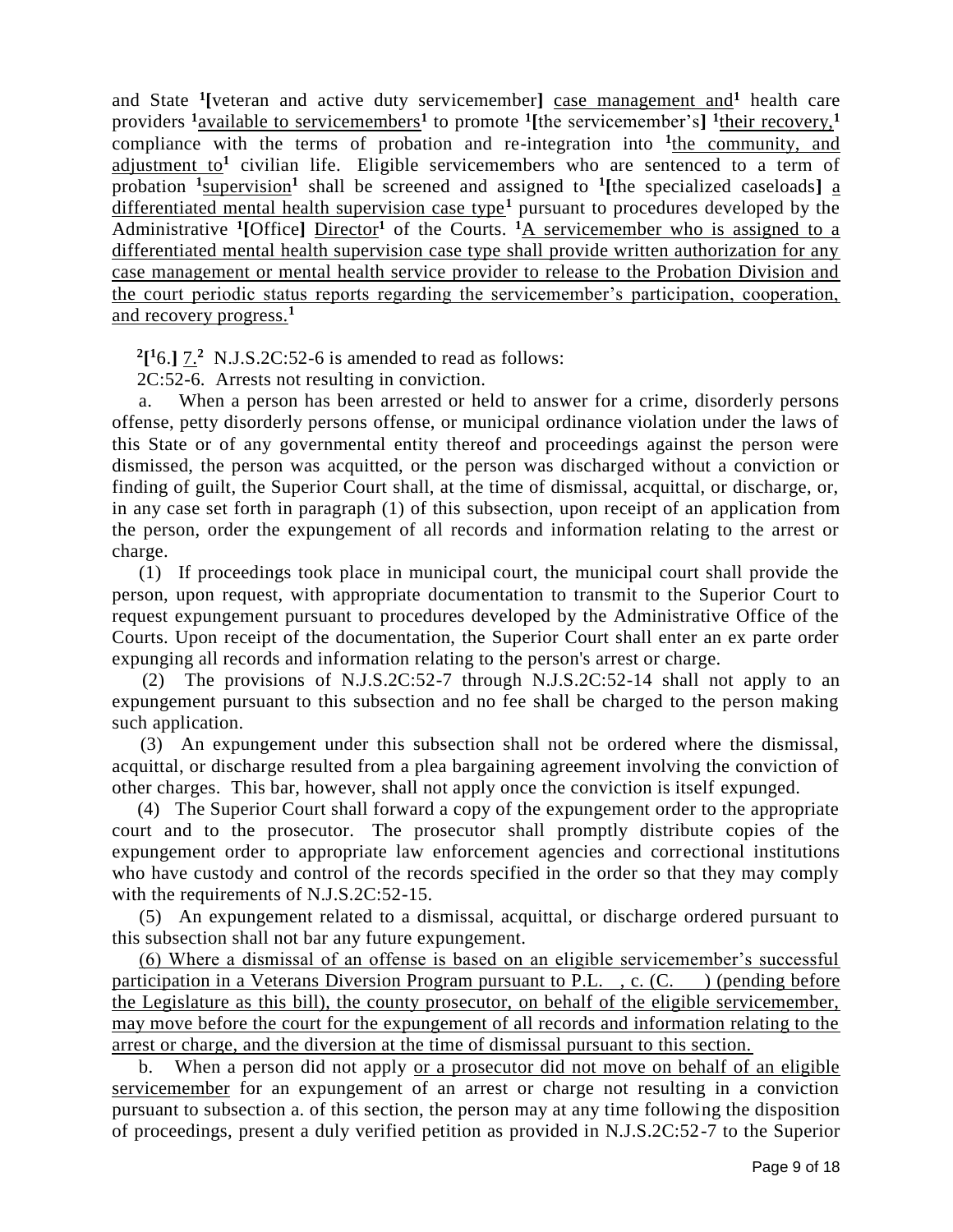Court in the county in which the disposition occurred praying that records of such arrest and all records and information pertaining thereto be expunged. No fee shall be charged to the person for applying for an expungement of an arrest or charge not resulting in a conviction pursuant to this subsection.

 c. (1) Any person who has had charges dismissed against him pursuant to a program of supervisory treatment pursuant to N.J.S.2C:43-12, or conditional discharge pursuant to N.J.S.2C:36A-1, or conditional dismissal pursuant to P.L.2013, c.158 (C.2C:43-13.1 et al.), shall be barred from the relief provided in this section until six months after the entry of the order of dismissal.

 (2) A servicemember who has successfully participated in a Veterans Diversion Program pursuant to P.L. , c. (C. ) (pending before the Legislature as this bill) may apply for expungement pursuant to this section at any time following the order of dismissal if an expungement was not granted at the time of dismissal.

 d. Any person who has been arrested or held to answer for a crime shall be barred from the relief provided in this section where the dismissal, discharge, or acquittal resulted from a determination that the person was insane or lacked the mental capacity to commit the crime charged.**<sup>1</sup>**

(cf: P.L.2015, c.261, s.4)

 $2[$ <sup>1</sup>7.]  $8.^2$  Section 1 of P.L.2013, c.158 (C.2C:43-13.1) is amended to read as follows:

 1. Eligibility and Application. a. Whenever any defendant who has not been previously convicted of any petty disorderly persons offense, disorderly persons offense or crime under any law of the United States, this State or any other state, and who has not previously participated in conditional discharge under N.J.S.2C:36A-1, supervisory treatment under N.J.S.2C:43-12, or conditional dismissal under P.L.2013, c.158 (C.2C:43-13.1 et al.), or a Veterans Diversion Program pursuant to P.L., c.  $(C.$  ) pending before the Legislature as this bill), is charged with a petty disorderly offense or disorderly persons offense except as provided in subsection b. of this section, the defendant may, after a plea of guilty or a finding of guilt, but prior to the entry of a judgment of conviction and with appropriate notice to the prosecutor, apply to the court for entry into the conditional dismissal program pursuant to the requirements of P.L.2013, c.158 (C.2C:43-13.1 et al.). As a condition of such application, the defendant shall submit to the fingerprint identification procedures as provided in R.S.53:1-15 before making such application to the court to allow sufficient time for verification of the defendant's criminal history by the prosecutor.

 b. (1) A defendant shall not be eligible for participation in the conditional dismissal program if the offense for which the person is charged involved: (a) organized criminal or gang activity; (b) a continuing criminal business or enterprise; (c) a breach of the public trust by a public officer or employee; (d) domestic violence as defined by subsection a. of section 3 of P.L.1991, c.261 (C.2C:25-19); (e) an offense against an elderly, disabled or minor person; (f) an offense involving driving or operating a motor vehicle while under the influence of alcohol, intoxicating liquor, narcotic, hallucinogenic or habit-producing drug; (g) a violation of animal cruelty laws; or (h) any disorderly persons offense or petty disorderly persons offense under chapter 35 or 36 of Title 2C.

 (2) Nothing in this act shall preclude a defendant charged with any disorderly persons offense or petty disorderly persons offense under chapter 35 or 36 of Title 2C from applying to the court for admission into the conditional discharge program in accordance with N.J.S.2C:36A-1.

 c. In addition to the eligibility criteria enumerated in this section, the court shall consider the following factors: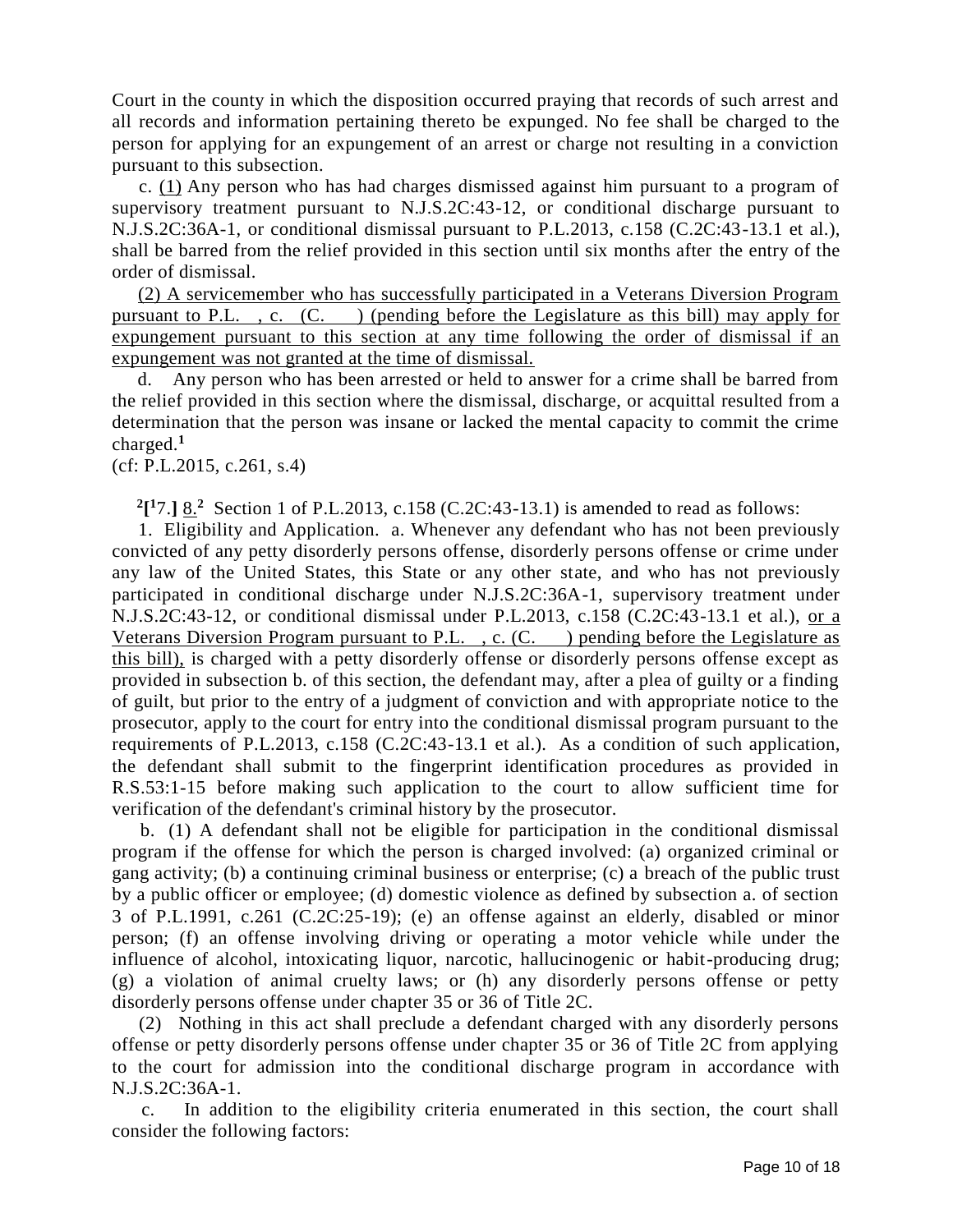(1) The nature and circumstances of the offense;

- (2) The facts surrounding the commission of the offense;
- (3) The motivation, age, character and attitude of the defendant;
- (4) The desire of the complainant or victim to forego prosecution;
- (5) The needs and interests of the victim and the community;

 (6) The extent to which the defendant's offense constitutes part of a continuing pattern of anti-social behavior;

 (7) Whether the offense is of an assaultive or violent nature, whether in the act itself or in the possible injurious consequences of such behavior;

 (8) Whether the applicant's participation will adversely affect the prosecution of codefendants;

 (9) Whether diversion of the defendant from prosecution is consistent with the public interest; and

 (10) Any other factors deemed relevant by the court.**<sup>1</sup>** (cf: P.L.2013, c.158, s.1)

 $2[^{1}8]$ .  $9.^{1}$  N.J.S.2C:36A-1 is amended to read as follows:

2C:36A-1. Conditional discharge for certain first offenses.

 a. Whenever any person who has not previously been convicted of any offense under section 20 of P.L.1970, c.226 (C.24:21-20), or a disorderly persons or petty disorderly persons offense defined in chapter 35 or 36 of this title or, subsequent to the effective date of this title, under any law of the United States, this State or any other state relating to marijuana, or stimulant, depressant, or hallucinogenic drugs, and who has not previously participated in a program of supervisory treatment pursuant to N.J.S.2C:43-12 or conditional dismissal pursuant to P.L.2013, c.158 (C.2C:43-13.1 et al.), or a Veterans Diversion Program pursuant to P.L. , c. (C. ) pending before the Legislature as this bill), is charged with or convicted of any disorderly persons offense or petty disorderly persons offense under chapter 35 or 36 of this title, the court upon notice to the prosecutor and subject to subsection c. of this section, may on motion of the defendant or the court:

 (1) Suspend further proceedings and with the consent of the person after reference to the State Bureau of Identification criminal history record information files, place him under supervisory treatment upon such reasonable terms and conditions as it may require; or

 (2) After a plea of guilty or finding of guilty, and without entering a judgment of conviction, and with the consent of the person after proper reference to the State Bureau of Identification criminal history record information files, place him on supervisory treatment upon reasonable terms and conditions as it may require, or as otherwise provided by law.

 b. In no event shall the court require as a term or condition of supervisory treatment under this section, referral to any residential treatment facility for a period exceeding the maximum period of confinement prescribed by law for the offense for which the individual has been charged or convicted, nor shall any term of supervisory treatment imposed under this subsection exceed a period of three years. If a person is placed under supervisory treatment under this section after a plea of guilty or finding of guilt, the court as a term and condition of supervisory treatment shall suspend the person's driving privileges for a period to be fixed by the court at not less than six months or more than two years unless the court finds compelling circumstances warranting an exception. For the purposes of this subsection, compelling circumstances warranting an exception exist if the suspension of the person's driving privileges will result in extreme hardship and alternative means of transportation are not available. In the case of a person who at the time of placement under supervisory treatment under this section is less than 17 years of age, the period of suspension of driving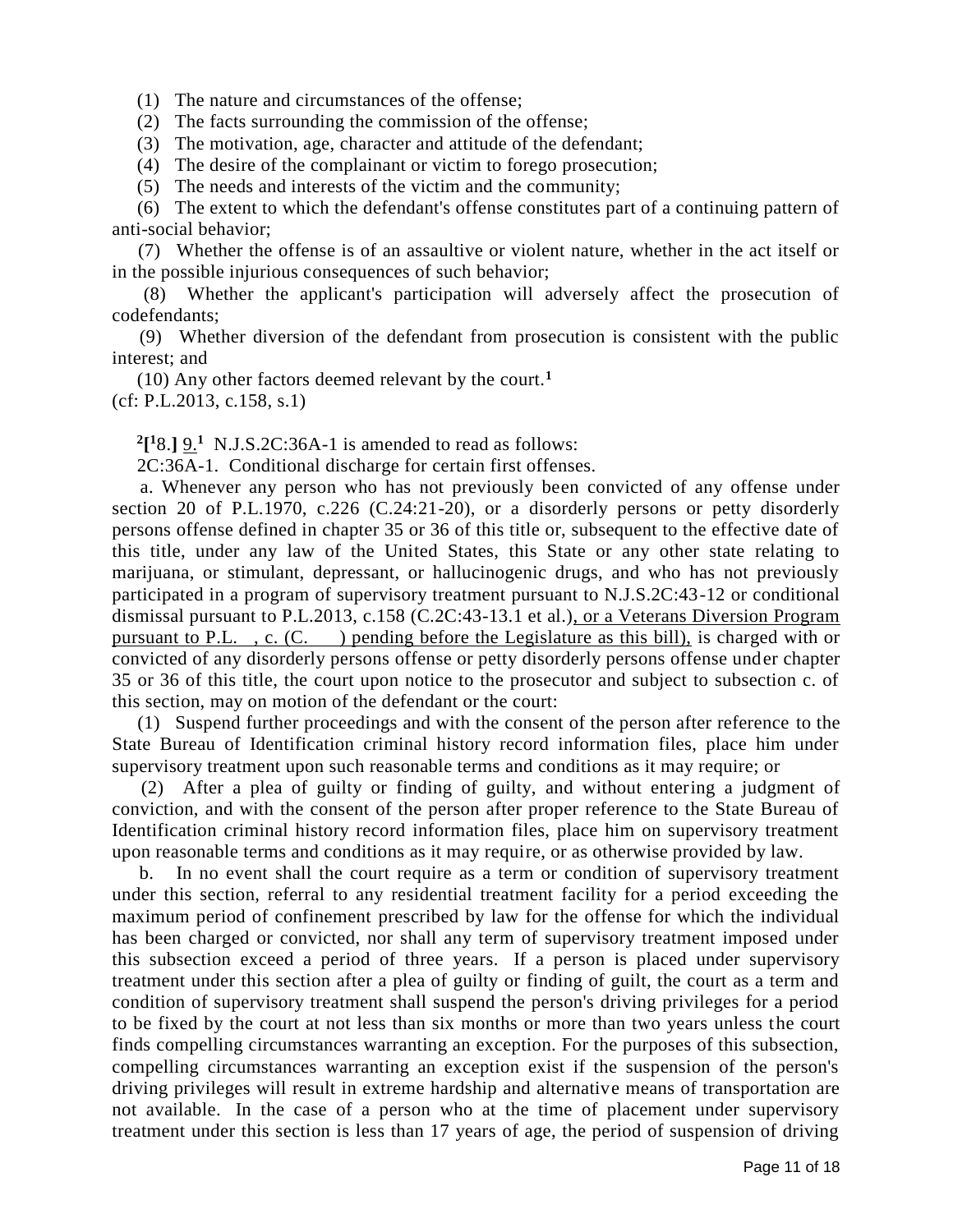privileges authorized herein, including a suspension of the privilege of operating a motorized bicycle, shall commence on the day the person is placed on supervisory treatment and shall run for a period as fixed by the court of not less than six months or more than two years after the day the person reaches the age of 17 years.

 If the driving privilege of a person is under revocation, suspension, or postponement for a violation of this title or Title 39 of the Revised Statutes at the time of the person's placement on supervisory treatment under this section, the revocation, suspension or postponement period imposed herein shall commence as of the date of the termination of the existing revocation, suspension or postponement. The court which places a person on supervisory treatment under this section shall collect and forward the person's driver's license to the New Jersey Motor Vehicle Commission and file an appropriate report with the commission in accordance with the procedure set forth in N.J.S.2C:35-16. The court shall also inform the person of the penalties for operating a motor vehicle during the period of license suspension or postponement as required in N.J.S.2C:35-16.

 Upon violation of a term or condition of supervisory treatment the court may enter a judgment of conviction and proceed as otherwise provided, or where there has been no plea of guilty or finding of guilty, resume proceedings. Upon fulfillment of the terms and conditions of supervisory treatment the court shall terminate the supervisory treatment and dismiss the proceedings against him. Termination of supervisory treatment and dismissal under this section shall be without court adjudication of guilt and shall not be deemed a conviction for purposes of disqualifications or disabilities, if any, imposed by law upon conviction of a crime or disorderly persons offense but shall be reported by the clerk of the court to the State Bureau of Identification criminal history record information files. Termination of supervisory treatment and dismissal under this section may occur only once with respect to any person. Imposition of supervisory treatment under this section shall not be deemed a conviction for the purposes of determining whether a second or subsequent offense has occurred under section 29 of P.L.1970, c.226 (C.24:21-29), chapter 35 or 36 of this title or any law of this State.

 c. Proceedings under this section shall not be available to any defendant unless the court in its discretion concludes that:

 (1) The defendant's continued presence in the community, or in a civil treatment center or program, will not pose a danger to the community; or

 (2) That the terms and conditions of supervisory treatment will be adequate to protect the public and will benefit the defendant by serving to correct any dependence on or use of controlled substances which he may manifest; and

 (3) The person has not previously received supervisory treatment under section 27 of P.L.1970, c.226 (C.24:21-27), N.J.S.2C:43-12, or the provisions of this chapter.

 d. A person seeking conditional discharge pursuant to this section shall pay to the court a fee of \$75 which shall be paid to the Treasurer of the State of New Jersey for deposit in the General Fund. The defendant shall also be required to pay restitution, costs and other assessments as provided by law. A person may apply for a waiver of this fee, by reason of poverty, pursuant to the Rules Governing the Courts of the State of New Jersey, or the court may permit the defendant to pay the conditional discharge fee and other assessments in installments or may order other alternatives pursuant to section 1 of P.L.2009, c.317 (C.2B:12-23.1).**<sup>1</sup>**

(cf: P.L2013, c.158, s.10)

 $2^{19}$ .]  $10^{2}$  N.J.S.2C:43-12 is amended to read as follows: 2C:43-12. Supervisory Treatment--Pretrial Intervention.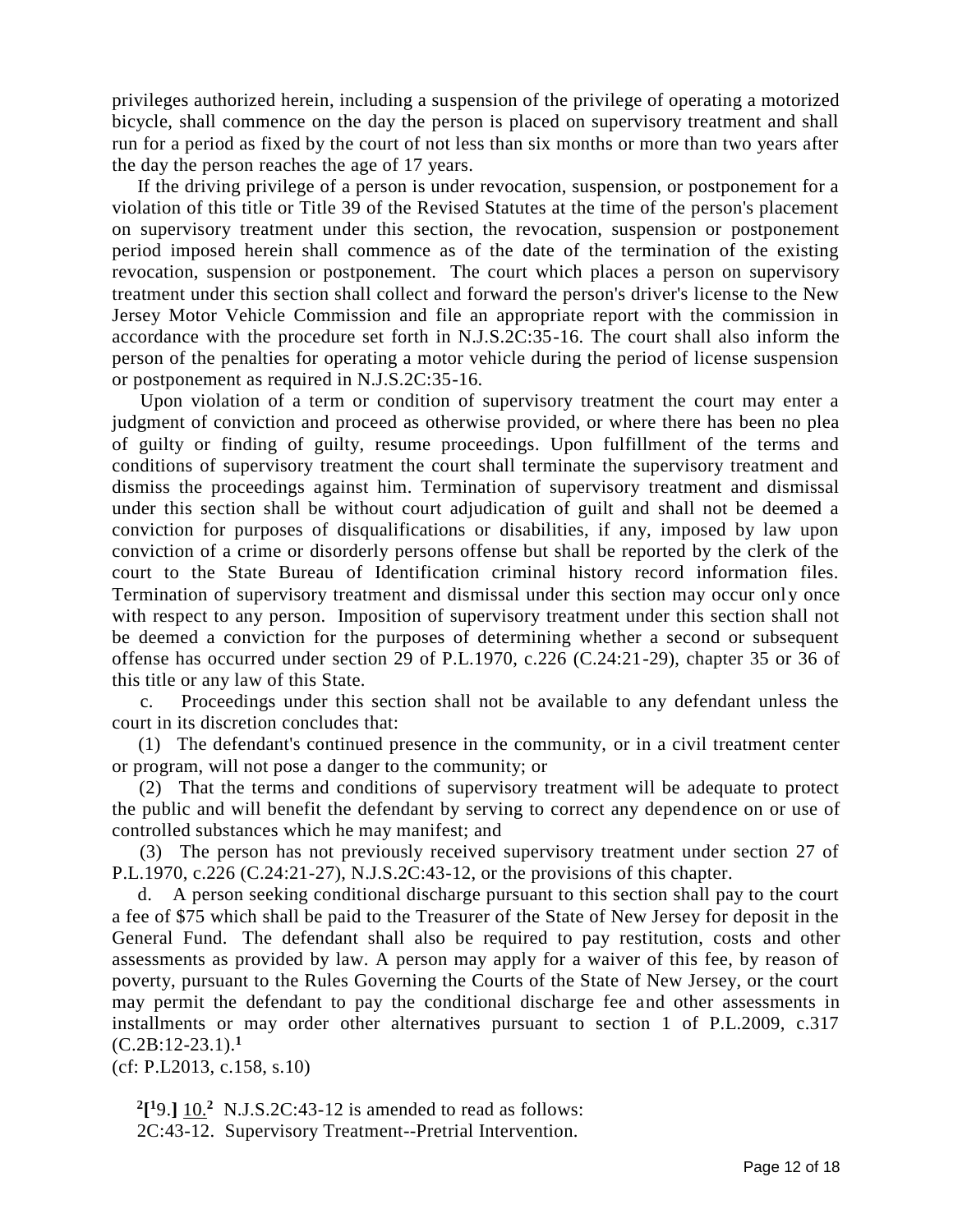a. Public policy. The purpose of N.J.S.2C:43-12 through N.J.S.2C:43-22 is to effectuate a Statewide program of Pretrial Intervention. It is the policy of the State of New Jersey that supervisory treatment should ordinarily be limited to persons who have not previously been convicted of any criminal offense under the laws of New Jersey, or under any criminal law of the United States, or any other state when supervisory treatment would:

 (1) Provide applicants, on an equal basis, with opportunities to avoid ordinary prosecution by receiving early rehabilitative services or supervision, when such services or supervision can reasonably be expected to deter future criminal behavior by an applicant, and when there is apparent causal connection between the offense charged and the rehabilitative or supervisory need, without which cause both the alleged offense and the need to prosecute might not have occurred; or

 (2) Provide an alternative to prosecution for applicants who might be harmed by the imposition of criminal sanctions as presently administered, when such an alternative can be expected to serve as sufficient sanction to deter criminal conduct; or

 (3) Provide a mechanism for permitting the least burdensome form of prosecution possible for defendants charged with "victimless" offenses, other than defendants who were public officers or employees charged with offenses that involved or touched their office or employment; or

 (4) Provide assistance to criminal calendars in order to focus expenditure of criminal justice resources on matters involving serious criminality and severe correctional problems; or

 (5) Provide deterrence of future criminal or disorderly behavior by an applicant in a program of supervisory treatment.

 b. (1) Admission of an applicant into a program of supervisory treatment shall be measured according to the applicant's amenability to correction, responsiveness to rehabilitation and the nature of the offense.

 (2) There shall be a presumption against admission into a program of supervisory treatment for:

 (a) a defendant who was a public officer or employee whose offense involved or touched upon his public office or employment; and

 (b) a defendant charged with any crime or offense involving domestic violence, as defined in subsection a. of section 3 of P.L.1991, c.261 (C.2C:25-19) if the defendant committed the crime or offense while subject to a temporary or permanent restraining order issued pursuant to the provisions of the "Prevention of Domestic Violence Act of 1991," P.L.1991, c.261 (C.2C:25-17 et al.) or if the crime or offense charged involved violence or the threat of violence. For purposes of this subparagraph, a crime or offense involves violence or the threat of violence if the victim sustains serious or significant bodily injury as defined in subsection b. or d. of N.J.S.2C:11-1, or the actor is armed with and uses a deadly weapon or threatens by word or gesture to use a deadly weapon as defined in subsection c. of N.J.S.2C:11-1, or threatens to inflict serious or significant bodily injury.

 c. The decision and reasons therefor made by the designated judges (or assignment judges), prosecutors and program directors in granting or denying applications for supervisory treatment, in recommending and ordering termination from the program or dismissal of charges, in all cases shall be reduced to writing and disclosed to the applicant.

 d. If an applicant desires to challenge the decision of the prosecutor or program director not to recommend enrollment in a program of supervisory treatment the proceedings prescribed under N.J.S.2C:43-14 and in accordance with the Rules of Court shall be followed.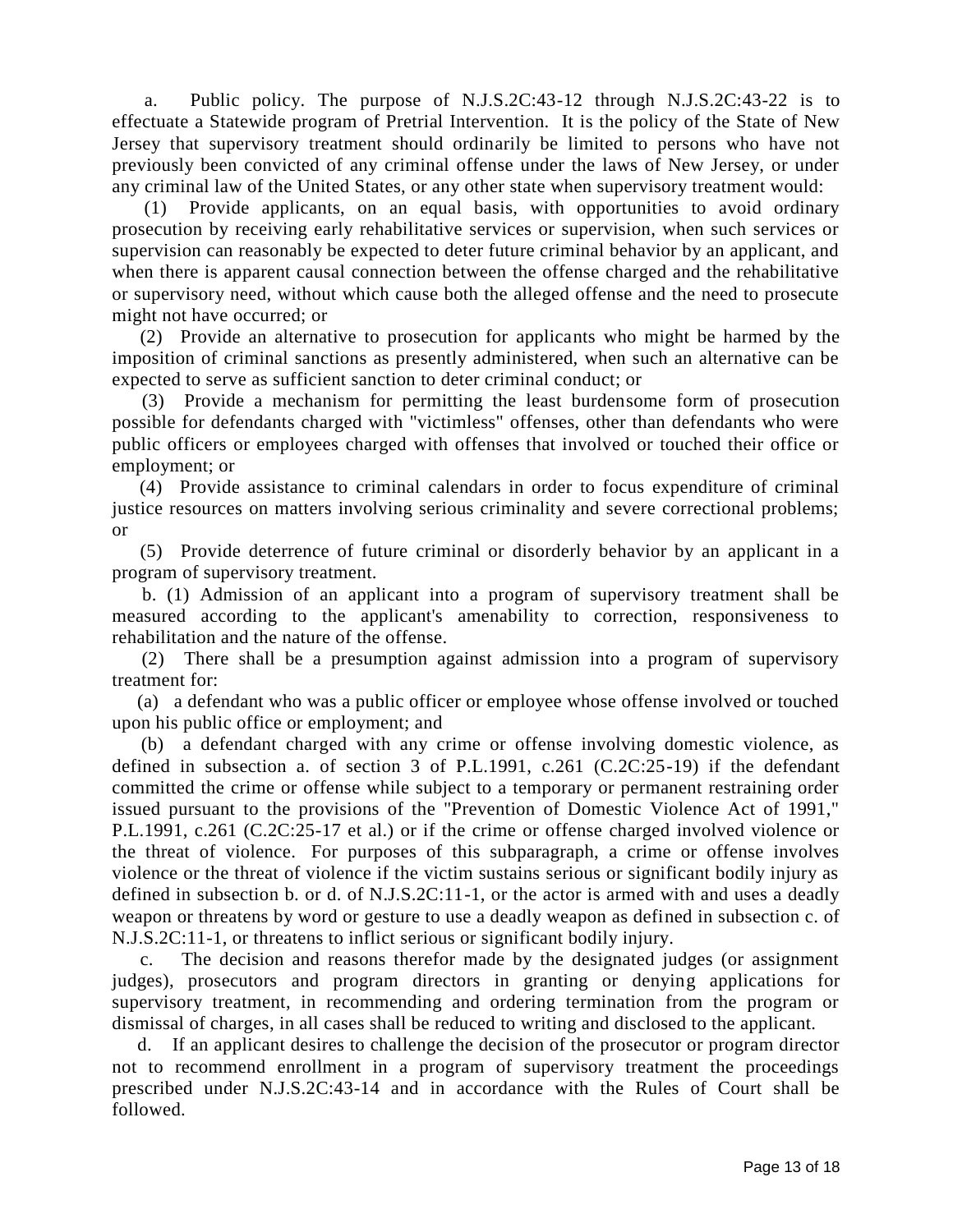e. Referral. At any time prior to trial but after the filing of a criminal complaint, or the filing of an accusation or the return of an indictment, with the consent of the prosecutor and upon written recommendation of the program director, the assignment judge or a judge designated by him may postpone all further proceedings against an applicant and refer said applicant to a program of supervisory treatment approved by the Supreme Court. Prosecutors and program directors shall consider in formulating their recommendation of an applicant's participation in a supervisory treatment program, among others, the following criteria:

(1) The nature of the offense;

(2) The facts of the case;

(3) The motivation and age of the defendant;

(4) The desire of the complainant or victim to forego prosecution;

 (5) The existence of personal problems and character traits which may be related to the applicant's crime and for which services are unavailable within the criminal justice system, or which may be provided more effectively through supervisory treatment and the probability that the causes of criminal behavior can be controlled by proper treatment;

 (6) The likelihood that the applicant's crime is related to a condition or situation that would be conducive to change through his participation in supervisory treatment;

(7) The needs and interests of the victim and society;

 (8) The extent to which the applicant's crime constitutes part of a continuing pattern of anti-social behavior;

 (9) The applicant's record of criminal and penal violations and the extent to which he may present a substantial danger to others;

 (10) Whether or not the crime is of an assaultive or violent nature, whether in the criminal act itself or in the possible injurious consequences of such behavior;

 (11) Consideration of whether or not prosecution would exacerbate the social problem that led to the applicant's criminal act;

(12) The history of the use of physical violence toward others;

(13) Any involvement of the applicant with organized crime;

 (14) Whether or not the crime is of such a nature that the value of supervisory treatment would be outweighed by the public need for prosecution;

 (15) Whether or not the applicant's involvement with other people in the crime charged or in other crime is such that the interest of the State would be best served by processing his case through traditional criminal justice system procedures;

 (16) Whether or not the applicant's participation in pretrial intervention will adversely affect the prosecution of codefendants; and

 (17) Whether or not the harm done to society by abandoning criminal prosecution would outweigh the benefits to society from channeling an offender into a supervisory treatment program.

 The prosecutor and the court, in formulating their recommendations or decisions regarding an applicant's participation in a supervisory treatment program, shall give due consideration to the victim's position on whether the defendant should be admitted.

 f. Review of Supervisory Treatment Applications; Procedure Upon Denial. Each applicant for supervisory treatment shall be entitled to full and fair consideration of his application. If an application is denied, the program director or the prosecutor shall precisely state his findings and conclusion which shall include the facts upon which the application is based and the reasons offered for the denial. If the applicant desires to challenge the decision of a program director not to recommend, or of a prosecutor not to consent to, enrollment into a supervisory treatment program, a motion shall be filed before the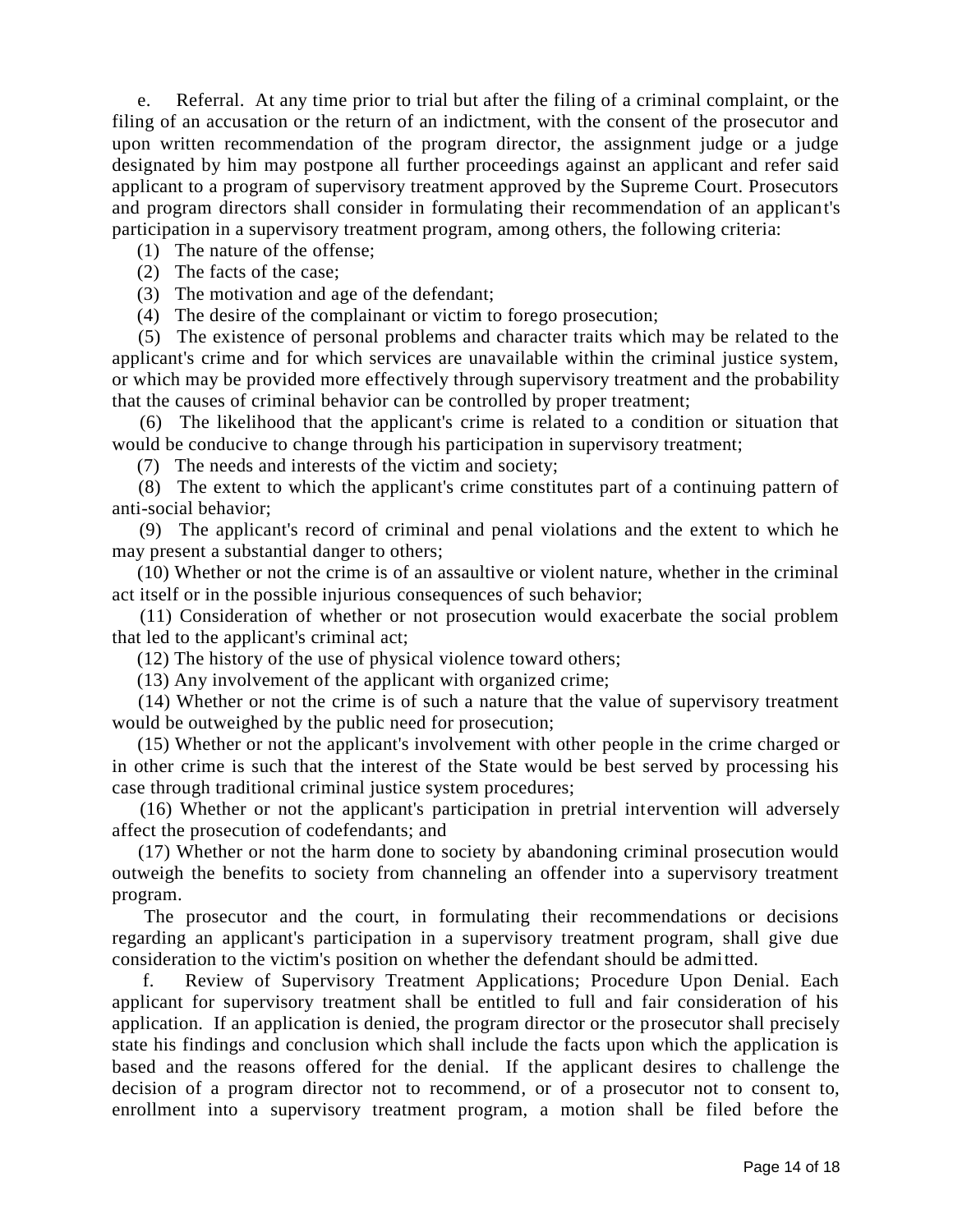designated judge (or assignment judge) authorized pursuant to the Rules of Court to enter orders.

 g. Limitations. (1) Supervisory treatment may occur only once with respect to any defendant and any person who has previously received supervisory treatment under section 27 of P.L.1970, c.226 (C.24:21-27), a conditional discharge pursuant to N.J.S.2C:36A-1, **[**or**]** a conditional dismissal pursuant to P.L.2013, c.158 (C.2C:43-13.1 et al.), or was granted a dismissal due to successful participation in the Veterans Diversion Program pursuant to P.L. , c. (C. ) pending before the Legislature as this bill) shall not be eligible for supervisory treatment under this section.

 (2) Except as otherwise provided in paragraph (3) of this subsection, supervisory treatment, as provided herein, shall be available to a defendant irrespective of whether the defendant contests his guilt of the charge or charges against him.

 (3) Admission into supervisory treatment shall be available to the following defendants only upon entering a plea of guilty: (a) a defendant charged with a first or second degree crime; (b) a defendant charged with any crime if the defendant had previously been convicted of a first or second degree crime; (c) a defendant charged with a third or fourth degree crime involving domestic violence, as defined in subsection a. of section 3 of P.L.1991, c.261 (C.2C:25-19); or (d) a defendant charged with any disorderly persons or petty disorderly persons offense involving domestic violence, as defined in subsection a. of section 3 of P.L.1991, c.261 (C.2C:25-19) if the defendant committed the offense while subject to a temporary or permanent restraining order issued pursuant to the provisions of the "Prevention of Domestic Violence Act of 1991," P.L.1991, c.261 (C.2C:25-17 et al.). For any such defendant, following the plea of guilty the plea shall be held in an inactive status pending termination of supervisory treatment pursuant to subsection d. or e. of N.J.S.2C:43- 13. Upon successful completion of the program of supervisory treatment the charges shall be dismissed.

 h. Termination. Termination of supervisory treatment under this section shall be immediately reported to the assignment judge of the county who shall forward such information to the Administrative Director of the Courts.

 i. Appointment of Program Directors; Authorized Referrals. Programs of supervisory treatment and appointment of the program directors require approval by the Supreme Court with the consent of the assignment judge and prosecutor. Referrals of participants from supervisory treatment programs may be to any public or private office or agency, including but not limited to, programs within the probation service of the court, offering counseling or any other social service likely to aid in the rehabilitation of the participant and to deter the commission of other offenses.

 j. Health Care Professional Licensing Board Notification. The program director shall promptly notify the State Board of Medical Examiners when a State licensed physician or podiatrist has been enrolled in a supervisory treatment program after he has been charged with an offense involving drugs or alcohol.

 The Attorney General shall develop guidelines to ensure the uniform exercise of discretion by prosecutors in formulating their recommendations on participation in a supervisory treatment program by an applicant charged with a crime or offense involving domestic violence, as defined in subsection a. of section 3 of P.L.1991, c.261 (C.2C:25-19).**<sup>1</sup>** (cf: P.L.2015, c.98, s.4)

 $^{2}[^{1}10.]$   $\frac{11.^{2}}{11.^{2}}$  N.J.S. 38A:3-6 is amended to read as follows:

38A:3-6. Under the direction of the Governor, the Adjutant General shall: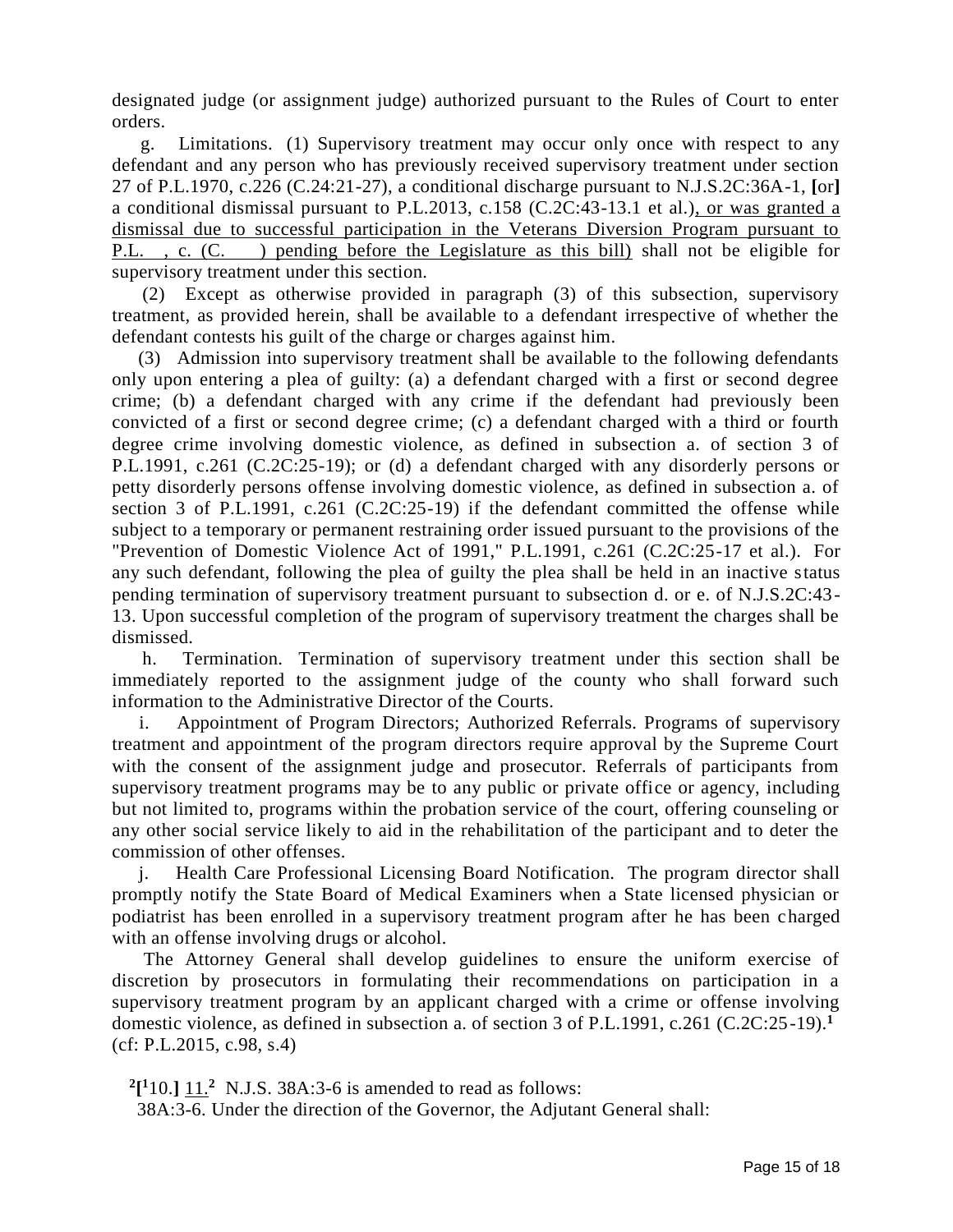(a) Exercise control over the affairs of the Department of Military and Veterans' Affairs and in connection therewith make and issue such regulations governing the work of the Department of Military and Veterans' Affairs and the conduct of its employees as may, in his judgment, be necessary or desirable.

 (b) Be the request officer of the Department of Military and Veterans' Affairs within the meaning of such term as defined in section 1 of P.L.1944, c.112 (C.52:27B-1).

(c) (Deleted by amendment, P.L.1988, c.138.)

 (d) Command the organized militia of the State, with responsibility for recruiting, mobilization, administration, training, discipline, equipping, supply and general efficiency thereof. He may issue such regulations and delegate such command functions as he shall deem necessary. The regulations so issued shall, insofar as possible, conform to the federal laws and regulations concerning the same.

 (e) Maintain the archives and be the custodian of the records and papers required, by laws or regulations, to be filed with the Department of Military and Veterans' Affairs.

 (f) Supervise, administer and coordinate those activities of the selective service system for which the Governor is responsible.

 (g) Acquire by gift, grant, purchase, exchange, eminent domain, or in any other lawful manner, in the name of and for the use of the State of New Jersey, all those parcels of land as shall be necessary for armories and other militia facilities, and supervise the design, construction, alteration, maintenance and repair of said property.

(h) Establish and maintain such headquarters as may be required for the militia.

 (i) Exercise the powers vested in him and perform such other duties and functions as required of him by the Governor and by federal and State laws and regulations.

 (j) Exercise all of the functions, powers and duties heretofore vested in the Director of the Division on Veterans' Programs and Special Services.

 (k) Appoint and remove officers and other personnel employed within the department, subject to the provisions of N.J.S.38A:3-8 and Title 11A of the New Jersey Statutes and other applicable statutes, except as herein otherwise specifically provided.

 (l) Have authority to organize and maintain an administrative division and to assign to employment therein secretarial, clerical and other assistants in the department or the Adjutant General's Office for the purpose of providing centralized support to all segments of the department, including budgeting, personnel administration and oversight of equal opportunity programs.

 (m) Perform, exercise and discharge the functions, powers and duties of the department through such divisions as may be established by this act or otherwise by law.

 (n) Organize the work of the department in divisions not inconsistent with the provisions of this act and in bureaus and other organizational units as the Adjutant General may determine to be necessary for efficient and effective operation.

 (o) Adopt, issue and promulgate, in the name of the department, pursuant to the "Administrative Procedure Act," P.L.1968, c.410 (C.52:14B-1 et seq.), such rules and regulations as may be authorized by law.

 (p) Institute, or cause to be instituted, legal proceedings or processes as necessary to properly enforce and give effect to any of the Adjutant General's powers or duties.

 (q) Make an annual report to the Governor and to the Legislature of the department's operations, and render other reports as the Governor shall from time to time request or as may be required by law.

 (r) Coordinate the activities of the department, and the several divisions and other agencies therein, in a manner designed to eliminate overlapping and duplicative functions.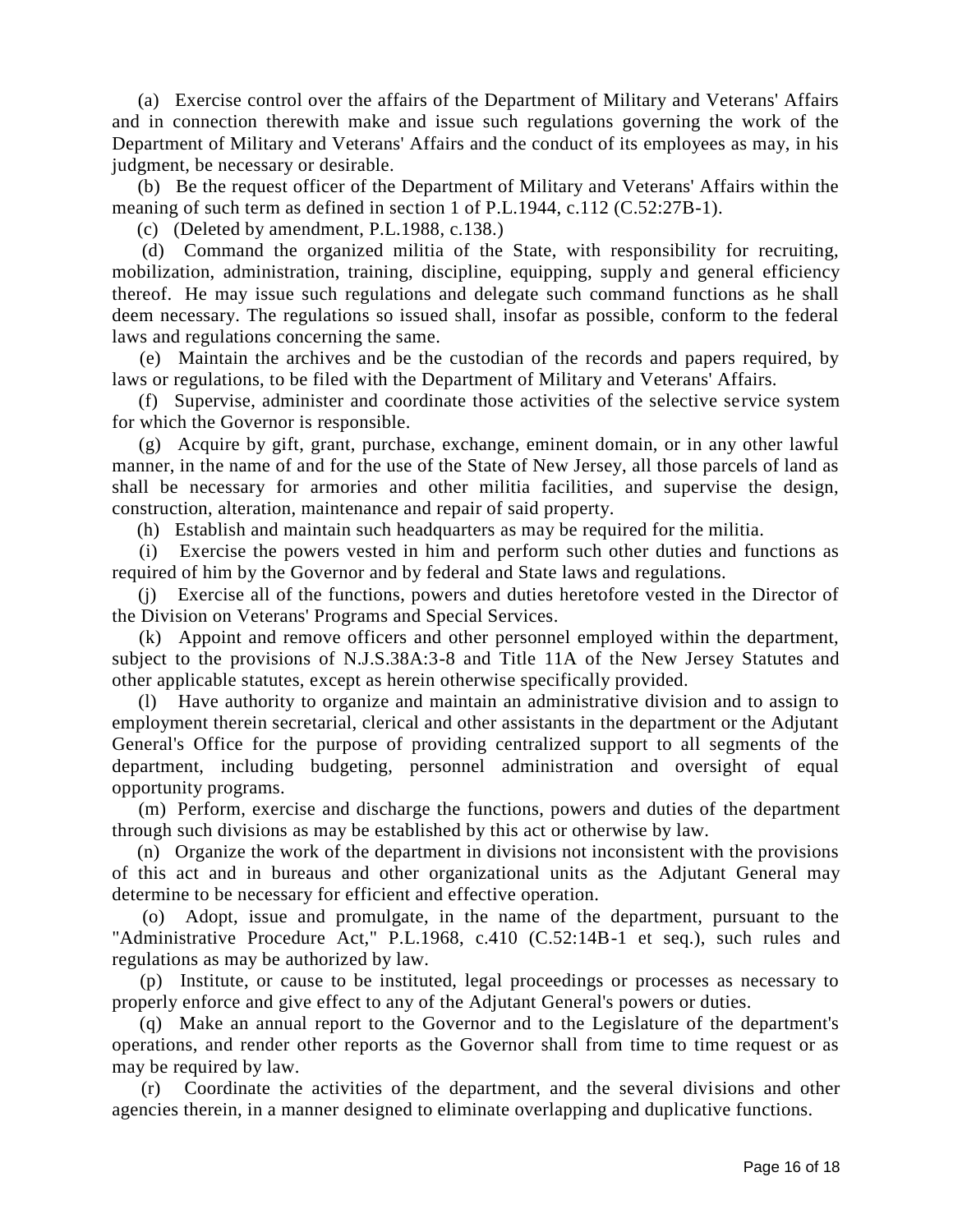(s) Integrate within the department, so far as practicable, all staff services of the department and of several divisions and other agencies therein.

 (t) Request access to all relevant files and records of other State agencies, which may be made available to the Adjutant General by the head of a State agency, and request, subject to the permission of the head of the State agency, any officer or employee therein to provide information as necessary to assist in the performance of the functions of the department.

 (u) Supervise and operate the New Jersey Veterans' Memorial Home-Menlo Park, the New Jersey Veterans' Memorial Home-Vineland, the New Jersey Veterans' Memorial Home-Paramus and the New Jersey Veterans' Memorial Cemetery-Arneytown.

 (v) Supervise and operate the liaison office and the field offices which serve the federal Veterans' Affairs Medical Centers.

 (w) Make application for federal grants and programs, other than education grants or funds.

 (x) Administer the federally-funded training and rehabilitation programs, except for the administration of federally-funded education and training programs set forth in 38 U.S.C. s.36 et seq.

 (y) Provide current information to the general public on State and federal veterans' programs and benefits; create a comprehensive public webpage for women veterans that includes, but is not limited to, the following information: veterans' legal rights, benefits, medical and insurance issues, education, the transition from active service to civilian life, and other resources available to veterans.

 (z) Develop and administer the New Jersey Homeless Veterans Grant Program established pursuant to section 3 of P.L.2013, c.239 (C.38A:3-6.2b).

 (aa) Encourage and facilitate the registration of each service member residing in New Jersey with the United States Department of Veterans Affairs, or its successor agency. Registration shall take place, as appropriate, when the service member returns from deployment on federal active duty or is discharged or as soon as possible thereafter. The term "service member" shall mean members of the New Jersey National Guard and members of the United States Armed Forces, or a Reserve component thereof, when the information on each member is made available to the department.

 (bb) Develop and coordinate a volunteer-based program comprised of former **[**service members**]** servicemembers to assist and mentor veterans who become involved with the criminal justice system, while **[**the case is**]** criminal proceedings are pending and afterward, in accessing assistance to resolve the underlying problems that led or contributed to the veteran's involvement with the criminal justice system including, but not limited to, offering support and guidance, securing housing, employment linkages, job training, education, transportation, disability compensation claims, discharge status, health care and other linkages available at the local State and federal level that can ease the challenge of reentry into civilian life. **<sup>1</sup>** In addition, the Adjutant General shall develop a registry of volunteer mentors and make the registry available pursuant to <sup>2</sup>[section 12 of  $]$ <sup>2</sup> P.L., c. (C.) (pending before the Legislature as this bill).**<sup>1</sup>**

<sup>2</sup>(cc) Prepare and disseminate a directory of Veterans Diversion Resource Program entities currently available within New Jersey pursuant to P.L.  $, c. (C. ) (pending)$ before the Legislature as this bill).**<sup>2</sup>** (cf: P.L.2015, c.290, s.1)

**2 [ <sup>1</sup>**11.**]** 12.**<sup>2</sup>**(New section) The Attorney General, in cooperation with the Administrative Director of the Courts, shall prepare an annual report to the Governor and, pursuant to section 2 of P.L.1991, c.164  $(C.52:14-19.1)$ , to the Legislature regarding the Veterans Diversion Program **<sup>2</sup> [**to**]** and other statutory and county-based law enforcement programs